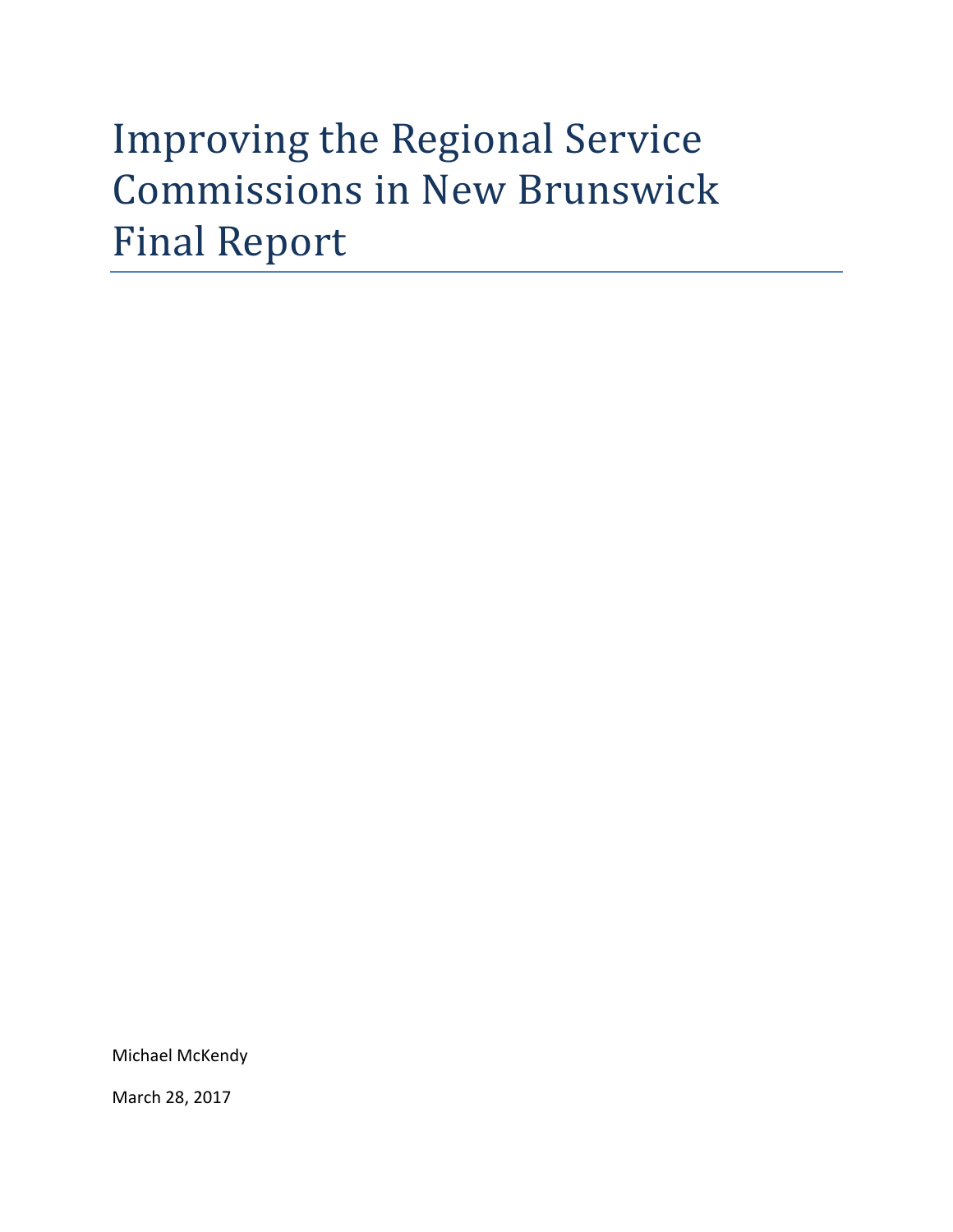## <span id="page-1-0"></span>**Letter of Transmittal**

March 28, 2017

Hon. Serge Rousselle, Q.C. Minister of Environment and Local Government P. O. Box 6000 Fredericton, NB E3B 5H1 Canada

Dear Minister Rousselle,

I am pleased to present to you my final report entitled "Improving the Regional Service Commissions in New Brunswick". This is in fulfillment of my undertaking with your Department to arrange and facilitate a consultation process to engage experts in municipal governance and representatives from municipalities and local service districts to improve the Regional Service Commission (RSC) model.

Through the three-phase exercise, almost 300 people were consulted and were open and generous in providing their perspectives on the progress of the RSCs to date and how they can be improved and advanced. There are numerous recommendations in my report aimed at bringing the RSCs to the next level in their evolution. It is clear to me that they will play an increasingly essential role in the fabric of local government in New Brunswick.

In particular, it was a pleasure and honour to participate with you during the first phase of the consultations, which involved a series of 12 workshops with the Boards of Directors of the Regional Service Commissions. It was evident that local government leaders have learned the effectiveness of the commissions, through which regional communication and co-operation can be enhanced.

Finally, I would like to note the exceptional support and assistance of staff of your department, in particular Martin Corbett, Lisa Harrity and Jennifer Thompson, who were invaluable in helping organize the numerous workshops and associated tasks.

Yours sincerely,

marchen

Michael McKendy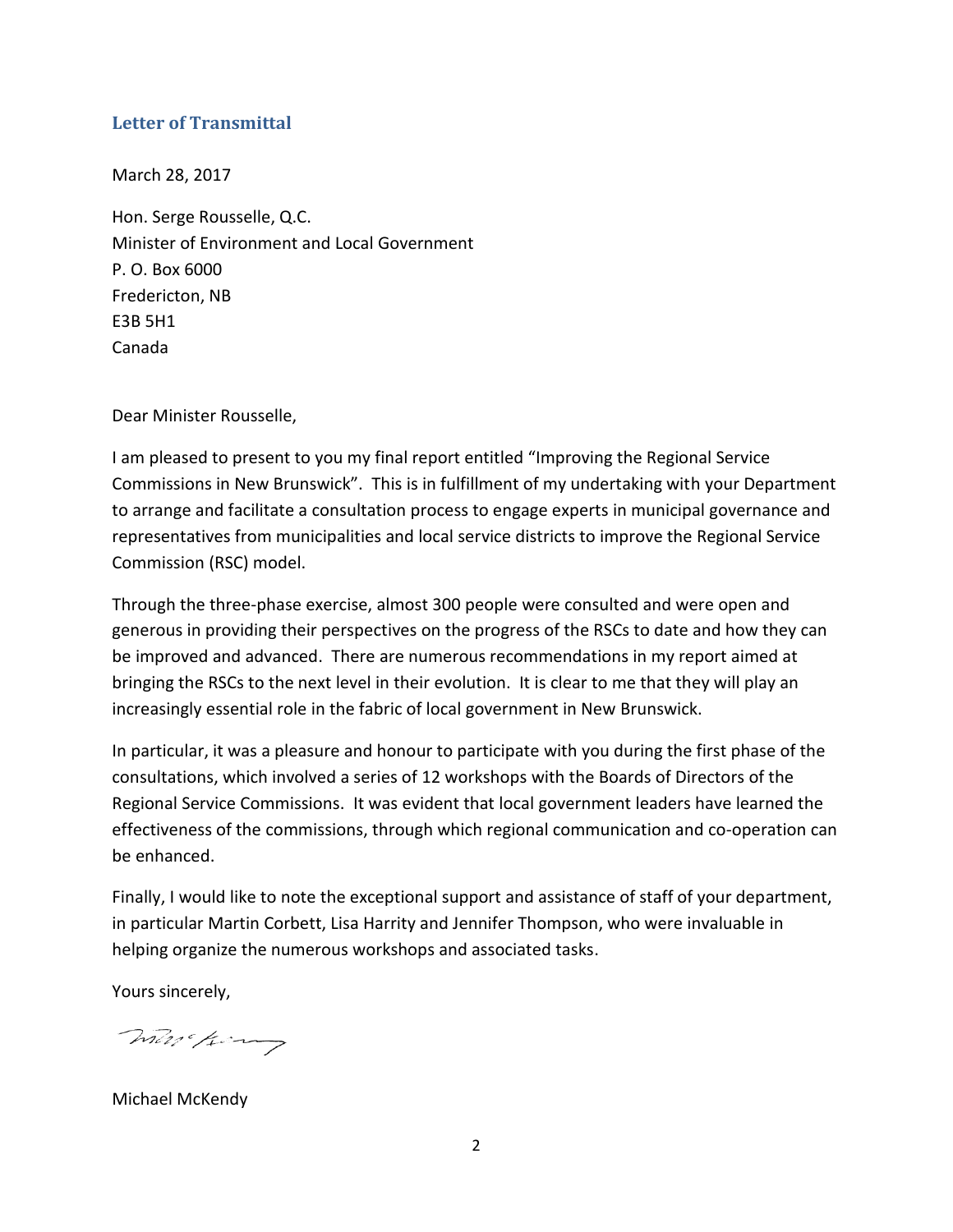# **Table of Contents**

| Phase 1 - Minister's workshops with Boards of Directors of Regional Service Commissions 5 |
|-------------------------------------------------------------------------------------------|
| Phase 2 - Direct Interviews/Discussions with Provincial Government Program Managers 6     |
|                                                                                           |
|                                                                                           |
|                                                                                           |
|                                                                                           |
|                                                                                           |
|                                                                                           |
|                                                                                           |
|                                                                                           |
|                                                                                           |
|                                                                                           |
|                                                                                           |
|                                                                                           |
|                                                                                           |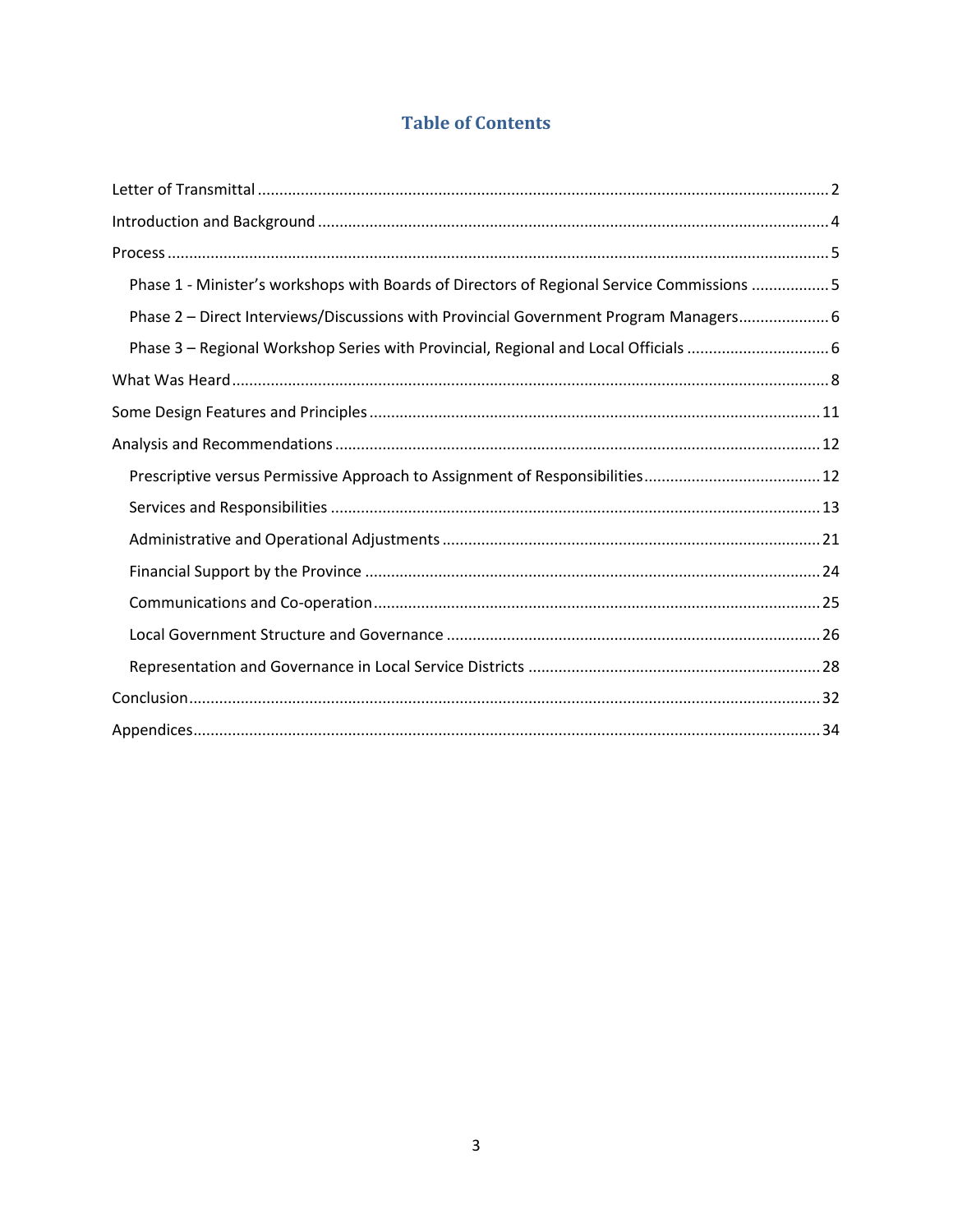#### <span id="page-3-0"></span>**Introduction and Background**

The Regional Service Commission model was introduced in 2013 with the coming into force of the *Regional Service Delivery Act.* This new model established the Regional Service Commission (RSC) as a vehicle to provide services and facilitate co-ordination and planning on a regional basis in New Brunswick. This initiative saw the establishment of 12 regions in the province with the creation of a Regional Service Commission for each. They became responsible for the provision of common services on behalf of their constituent communities, and for the identification of other opportunities for service provision to members on a voluntary basis. They are also responsible for facilitating and promoting intercommunity planning, co-operation and discussion. This new model was a significant new component of the local government structure in New Brunswick and an important government policy initiative.

It has been four years since the new Commissions came into being. A significant amount of work was accomplished, beginning with the integration of the former Solid Waste and District Planning Commissions under the new, unified framework. In addition, each RSC has begun to identify and act on its own particular priorities and projects.

There have been growing pains in these new organizations, particularly in bringing together a Board of Directors with representatives from all communities within the region. Understanding the responsibilities and operation of the RSC, and appreciating the varying perspectives of the different communities has caused some tensions and uncertainty but, as will be pointed out later in this document, the power of bringing community leaders to the same table with equal footing has been inspiring.

So while much has been achieved over the past four years, the Province of New Brunswick feels that it is timely to take a close look at the Regional Service Commissions with a view to strengthening the model, and helping prepare the RSCs to potentially take on greater responsibilities and services on behalf of their member communities. Indeed, a component of its platform, government stressed that it is committed to "….*working with experts in municipal governance and representatives from municipalities and local service districts to improve the regional service commission model."*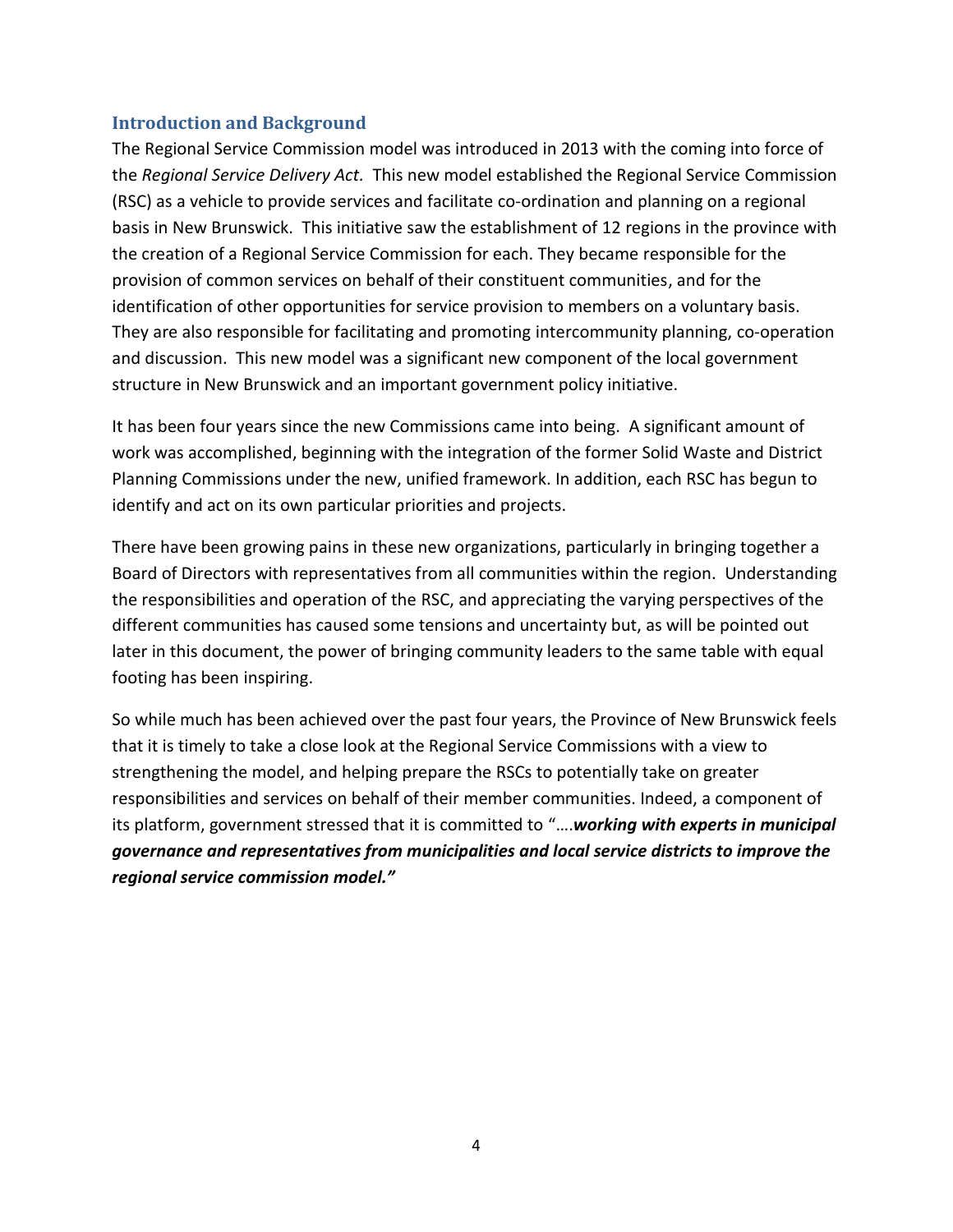#### <span id="page-4-0"></span>**Process**

In fulfillment of this commitment, the Department of Environment and Local Government engaged the author of this report as Project Consultant to define, organize and lead the consultation process; to gather such information as deemed necessary to inquire into the current and potential future state of Regional Service Commissions, and to produce a report with observations and recommendations to improve the Regional Service Commission model in New Brunswick.

The consultation exercise was devised so as to allow for a wide range of input, particularly from elected and appointed officials directly and indirectly connected to the Regional Service Commissions. The consultation exercise was conducted in three phases.

# <span id="page-4-1"></span>*Phase 1 - Minister's workshops with Boards of Directors of Regional Service Commissions*

The Minister of Environment and Local Government, Hon. Serge Rousselle, invited the Boards of Directors of each of the RSCs to one of 12 regional workshops. These interactive workshops, one in each region, were intended to allow Board members an opportunity to reflect on the progress made to date in their RSC and consider what changes and improvements could be made to strengthen the model.

The workshops were held between September 22 and October 27, 2016. In advance of the workshops, a series of questions was sent to all invitees as a means of focusing discussion. Attendees were invited to consider and discuss these questions. In most sessions, break-out groups were established to allow for a more intimate setting for discussions. In all cases, full and rich dialogue occurred.

In total, 150 Board members attended the sessions, which amounts to almost 85% of the entire Board membership of all the RSCs. There was free and frank discussion, and numerous common themes emerged. It was evident that the Board members welcomed the opportunity to reflect on the RSC model and offer suggestions for changes and improvements for the future.

A summary and compilation of the perspectives shared by the Board members during these sessions was prepared and provided to the four municipal associations for their distribution to their members.

A summary of responses and suggestions is attached as Appendix A.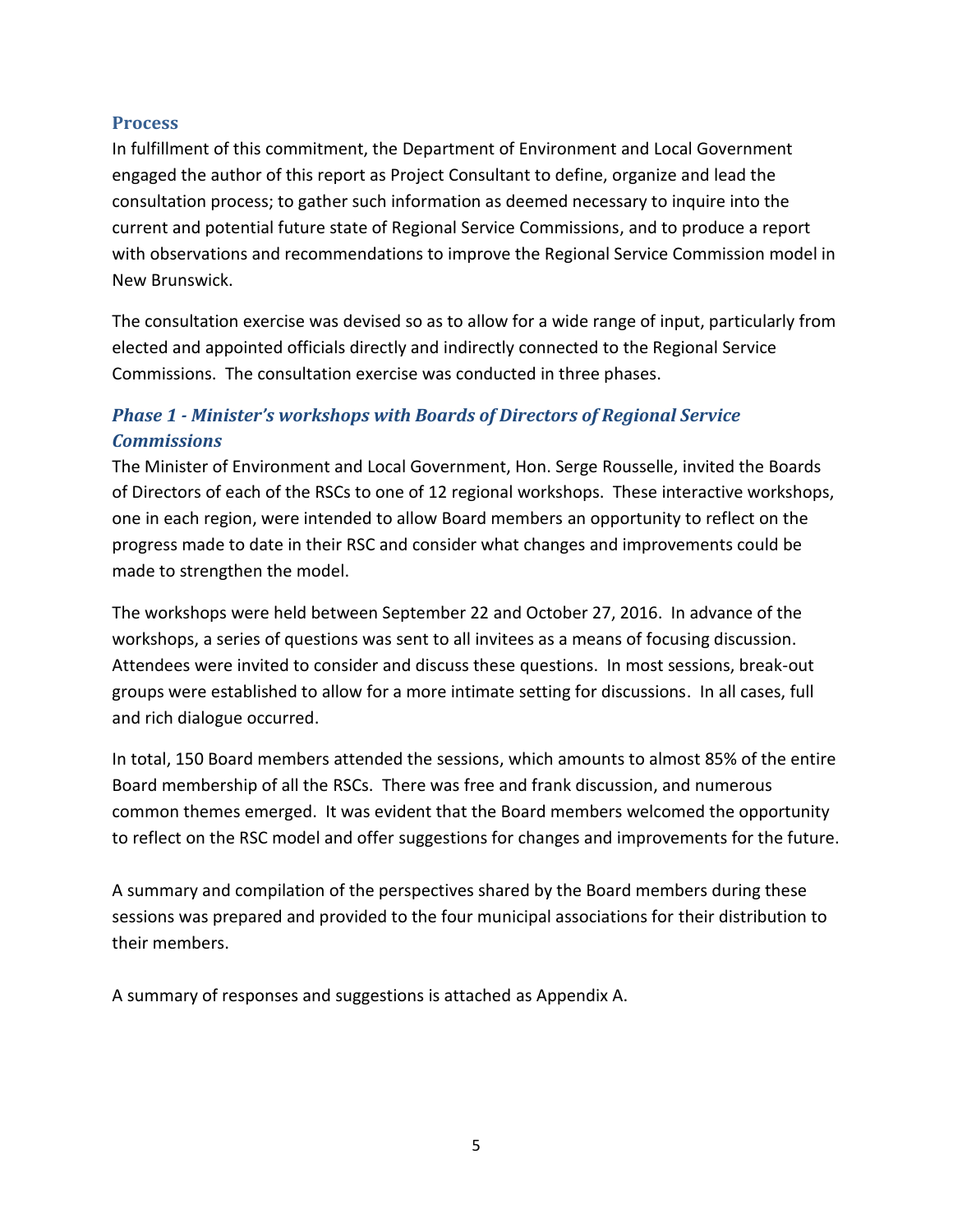# <span id="page-5-0"></span>*Phase 2 – Direct Interviews/Discussions with Provincial Government Program Managers*

As assigned, the Project Consultant initiated a series of one-on-one interviews with certain provincial government project managers who have regular and direct connections with the Regional Service Commissions by virtue of the programs they manage.

The following table shows the Department and program area which formed this component of the consultation exercise:

| <b>Department</b>                       | <b>Program Area</b>                   |
|-----------------------------------------|---------------------------------------|
| <b>Environment and Local Government</b> | Land Use Planning                     |
|                                         | Water and Wastewater Services         |
|                                         | <b>Environmental Services</b>         |
|                                         | Local Service District Administration |
|                                         | Climate Change                        |
| <b>Justice and Public Safety</b>        | Office of the Fire Marshal            |
|                                         | <b>Policing Services</b>              |
|                                         | NB Emergency Measures Organization    |
| <b>Tourism, Heritage and Culture</b>    | <b>Recreation and Sport</b>           |
| <b>Opportunities New Brunswick</b>      | <b>Economic Development</b>           |

The information and feedback from the various provincial officials interviewed was invaluable in identifying specific program-related recommendations and expectations from those officials whose responsibility areas impact RSCs and local government generally.

# <span id="page-5-1"></span>*Phase 3 – Regional Workshop Series with Provincial, Regional and Local Officials*

In order to add substance and precision to the feedback and commentary received from the Minister's workshops, the next step was to invite a wide range of administrative executives who have some direct or indirect involvement with the Regional Service Commissions to one of a series of six workshops. The purpose of the workshops was to "drill down" into the valuable information received from the 12 Minister's workshops and come up with concrete and more detailed suggestions for improving the model.

The six workshops included senior staff of the RSCs, municipal administrators, and provincial government employees who interact with the RSCs on a regular basis. At these workshops, participants were asked to consider the suggestions made at the Minister's workshops and offer advice as to their risk, benefit and fit with regards to the Regional Service Commissions.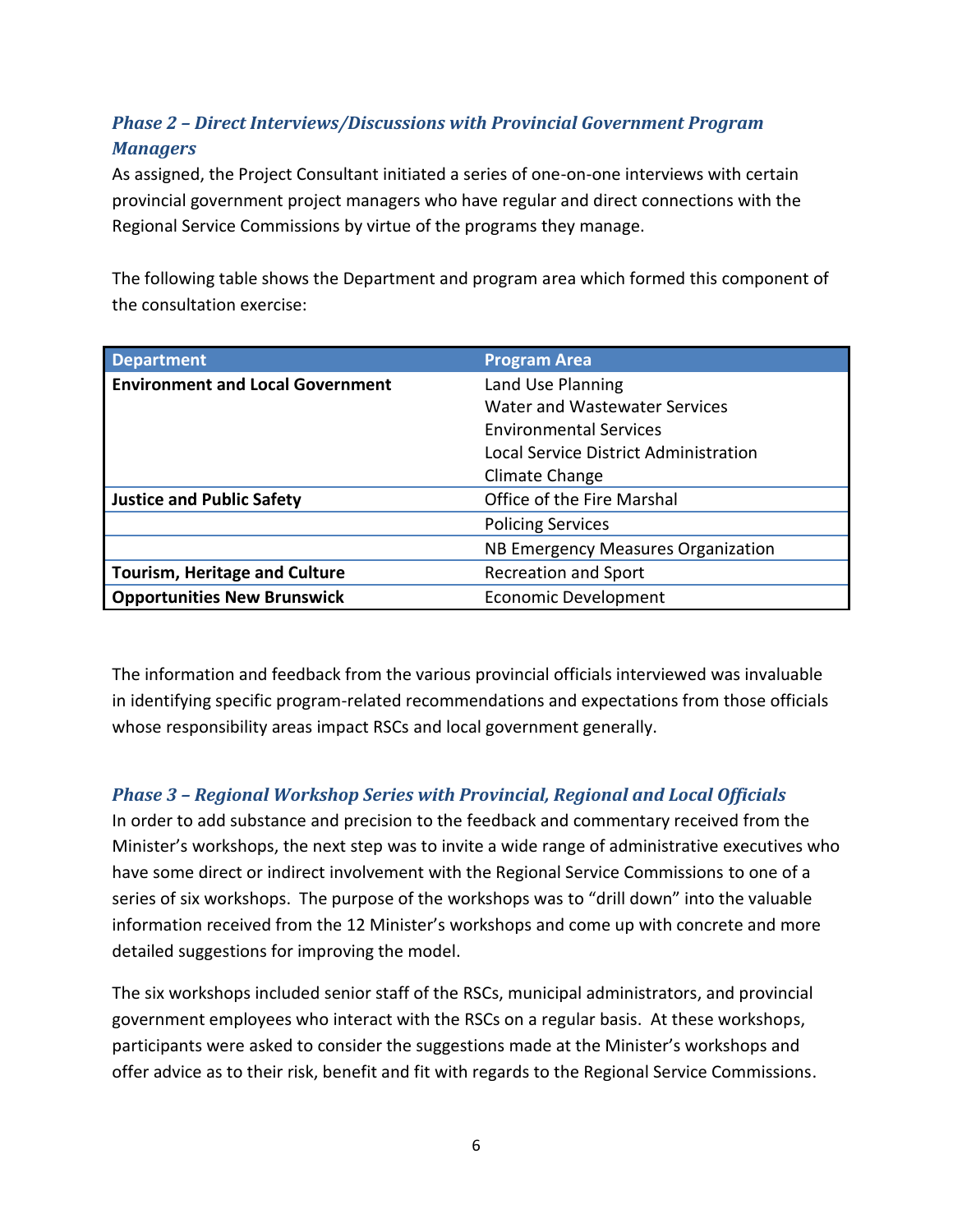Invitees to the workshops included:

- Senior Municipal Administrators (CAO, Clerk, and/or Development Officer)
- Regional Service Commissions (Executive Directors and Senior Managers)
- Municipal Associations (Executive Directors or other Staff)
- ELG (Local Services Managers and Regional Directors)
- Fire Marshal's Office (Fire Marshal and Regional Fire Marshals)
- Tourism, Heritage and Culture (Consultants)
- Opportunities NB (Economic Development Officers)
- EMO (Regional Co-ordinators)

The purpose of these day-long sessions was to allow the participants to consider a series of service opportunities which emerged from the Minister's workshops, and to provide more detailed feedback on future potential areas of RSC involvement and prioritization. These sessions also allowed participants to consider the complex stakeholder environment in which RSCs operate, and comment on how relationships and communication between the RSC and stakeholders can be enhanced.

In total, 125 people attended one of these six sessions with the distribution as follows:

| <b>RSC Personnel</b> | <b>Provincial Program</b><br><b>Managers</b> | <b>Municipal and Rural</b><br><b>Community</b><br><b>Executives</b> | Total |
|----------------------|----------------------------------------------|---------------------------------------------------------------------|-------|
| 29                   | 38                                           | 58                                                                  | 125   |

In advance of the sessions, all registered participants were provided with a catalog of 20 new or expanded services, responsibilities, and opportunities which could be considered for the RSC (See Appendix B). They were assembled based on input from the Minister's Workshops and interviews with service specialists.

With the aid of a real-time engagement and assessment technology, each of the 20 "opportunities" was presented to the participants in turn. Participants were then asked to evaluate each opportunity against a predetermined ranking matrix. Participants were each equipped with a device to record their opinion as to the "benefit", "risk" and "fit" of each item. Appendix C shows the overall compiled results of all sessions.

The second exercise provided participants with an opportunity to consider the complex relationship environment within which the RSCs operate. Understanding the nature of the various stakeholders, what they expect of the RSC, and what their information/communication needs are, is important in maximizing the ability of the RSC to provide a solid and effective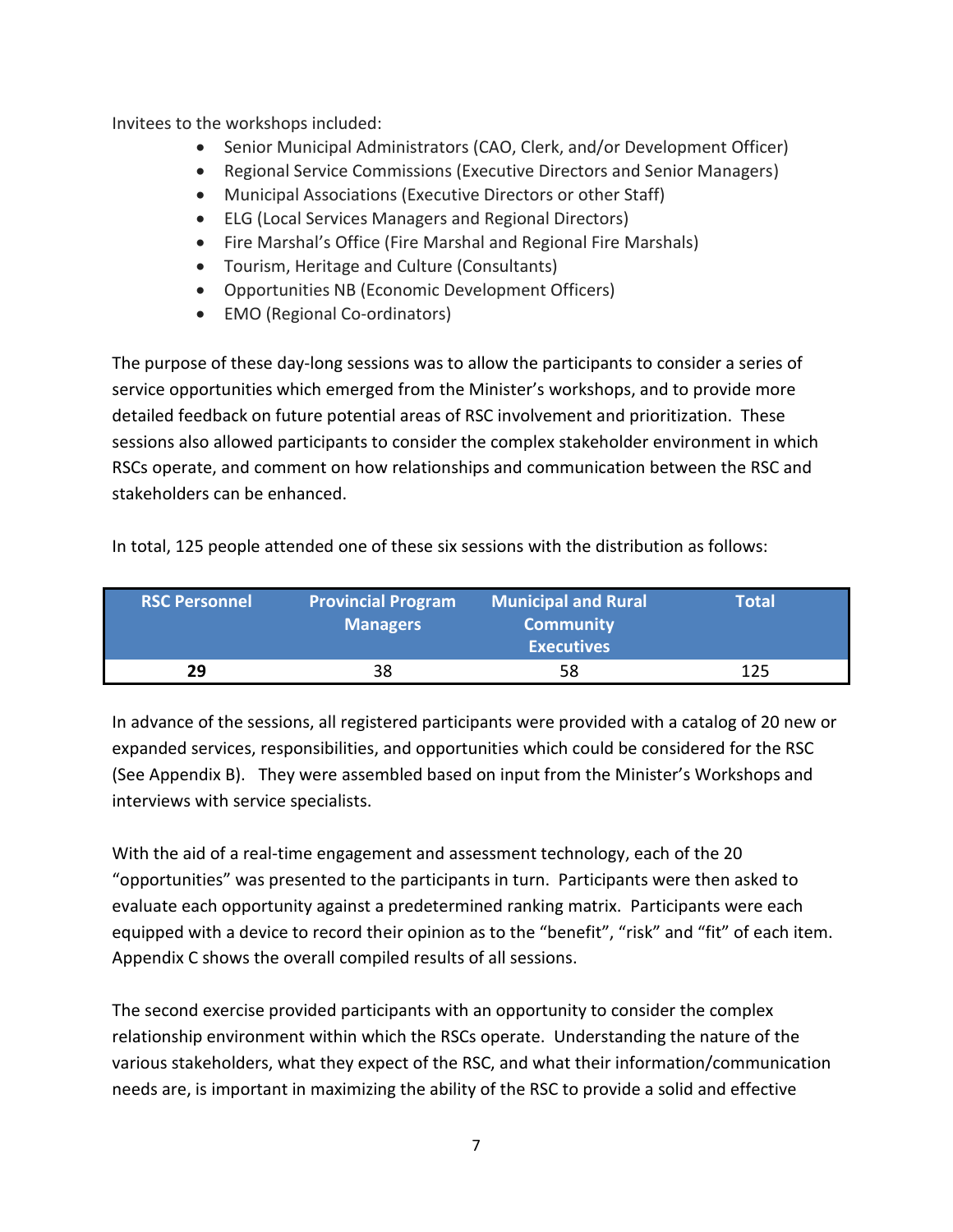framework for communication, co-operation and effective service delivery. Through the use of break-out groups, participants were presented with a possible stakeholder model which they were asked to validate. As well, participants were asked to suggest communication tools and strategies which will enhance the RSC relationship with stakeholders.

## <span id="page-7-0"></span>**What Was Heard**

It was evident that all participants welcomed the opportunity to participate in an inclusive exercise to allow them to help shape the future of local government in New Brunswick. Participation was sincere and frank. This is a testimonial to the level of commitment of the local government leaders in New Brunswick.

Generally, most Board members commented favourably on the new RSC model. There was an acknowledgement in certain areas that the transition to the RSC was sometimes difficult and the path unclear. There also remains some uncertainty; however, there is continuing increase in comfort with the RSC. Having said that, there was almost universal agreement that bringing community leaders together under a structured and endurable forum has led to greater mutual understanding, increased knowledge of their neighbouring and regional communities and a higher level of trust among the communities. Communication, understanding and co-operation were words often expressed, even if there remains work to be done and improvements to be made.

The model for the RSCs, as set out in the *Reginal Service Delivery Act,* was deliberately constructed to be flexible in its application and allow each region to figure out the priorities and needs of their region. A few "mandated" services are required of each Commission but in addition, RSCs have wide latitude in deciding their own approach and direction. And while this "one size does not fit all" approach is supported by the Boards, there appears to be a yearning for more specificity and direction from the Province. This may appear to be somewhat contradictory but perhaps is in keeping with the overall provincial/municipal framework in New Brunswick that local leaders are accustomed to a defined legislative framework and assignment of responsibilities dictated by the Province. The challenge, of course, is to provide sufficient direction and guidance so as to provide clarity and predictability, but with enough flexibility to allow for local and regional options and self-determination.

There was significant criticism of the local government structure, in particular in relation to local service districts (LSDs). In some way, every one of the 12 sessions called for, at the very least, some adjustment to the structure in LSDs. Perhaps the bringing together in one forum of municipal and LSD community leaders was the spark that ignited the quest for a higher level of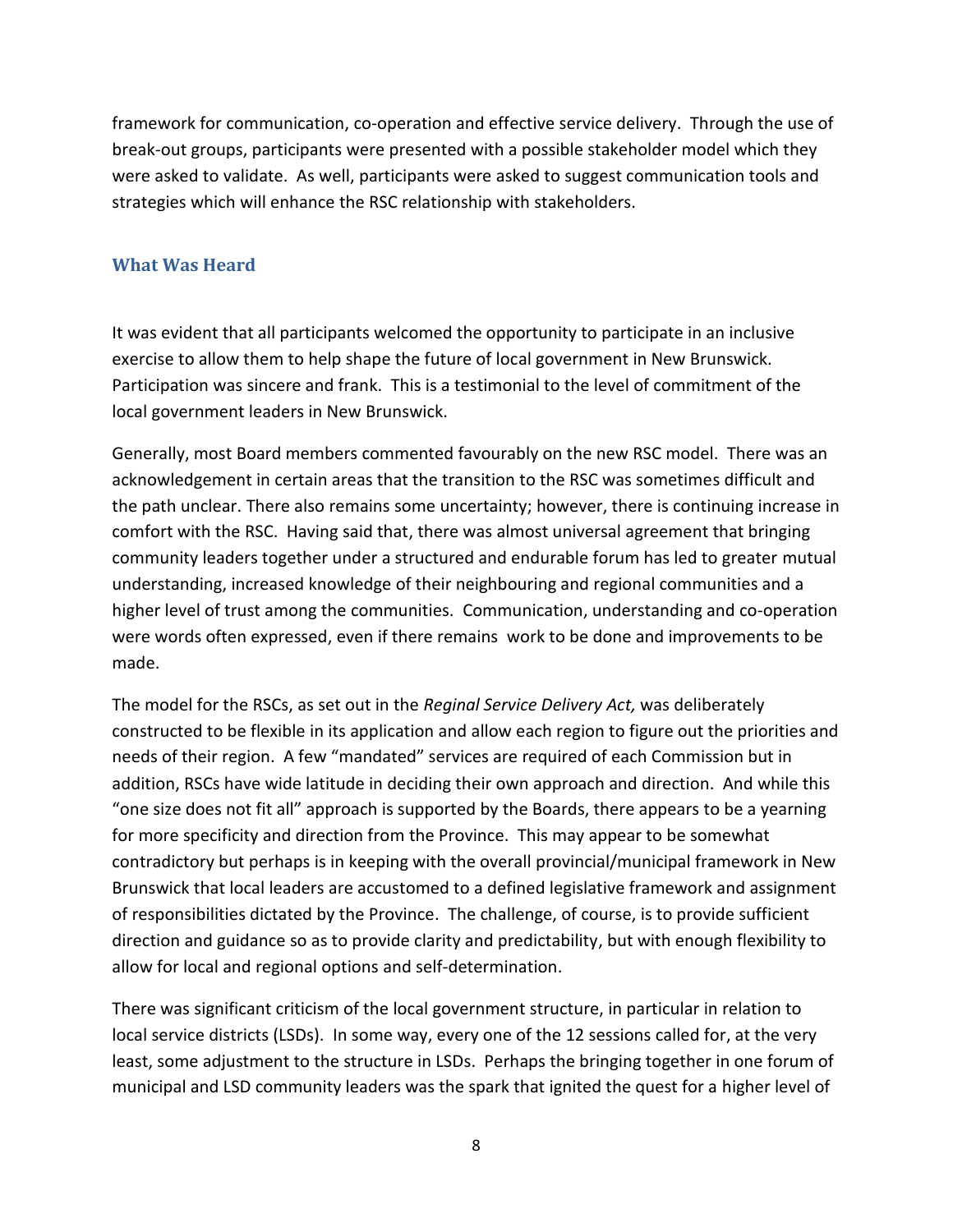representation in LSDs. While the new RSC "equalizes" the role of the mayor and LSD chairs in discussions and decision-making at the Board level, there is still a feeling of a lesser status on behalf of the LSD representatives in that their method of election and selection does not provide for a similar level of legitimacy compared to their municipal counterparts. Provincewide it appears clear that, at the very least, changes to the election process for LSDs is wanted.

Additional dimensions of the perceived deficiencies in the structure of local government in addition to the issue of representation include:

- *Wide-spread criticism of the property tax regime:* The perceived fuzziness of the differing property tax regimes as applicable to local service districts versus municipalities is a continued source of frustration and mistrust between residents of incorporated and unincorporated areas. The current regime does not appear to be able to answer the question as to whether or not citizens are paying their fair share!
- *Fractured and illogical local structure*: The number of municipalities and LSDs and the configuration of their boundaries does not suggest a rational local government model. As has been expressed in previous studies of local government, there is a feeling that there are too many units that do not reflect broader communities of interest and some smaller municipalities in particular are not able to provide cost-effective governance and service delivery.
- *Lack of self-determination in LSDs:* While some members were content with the current role of the Minister in providing oversight and administration of LSDs, more were frustrated by the lack of control over their destiny and, while not wanting the trappings of a full-fledged municipality, do want additional powers of selfdetermination.
- *Weak capacity of smaller municipalities:* Some smaller municipalities are frustrated by their inability to offer a comprehensive range of services at reasonable cost. This sentiment may speak to the opportunity for RSCs to offer service "packages" to communities on an "a la carte" basis.
- *Insufficiency of funding for local government:* There was a general complaint about lack of funding, whether it be own-source funding or provincial support. This was expressed often when discussion about expanded or additional services in RSCs was brought up. Almost universally, there would be a caveat that supportive funding should be attached to new responsibilities. On the other hand, there was often an acknowledgement that the regionalization of services and co-ordination under the RSC model has and can save money and achieve economies of scale.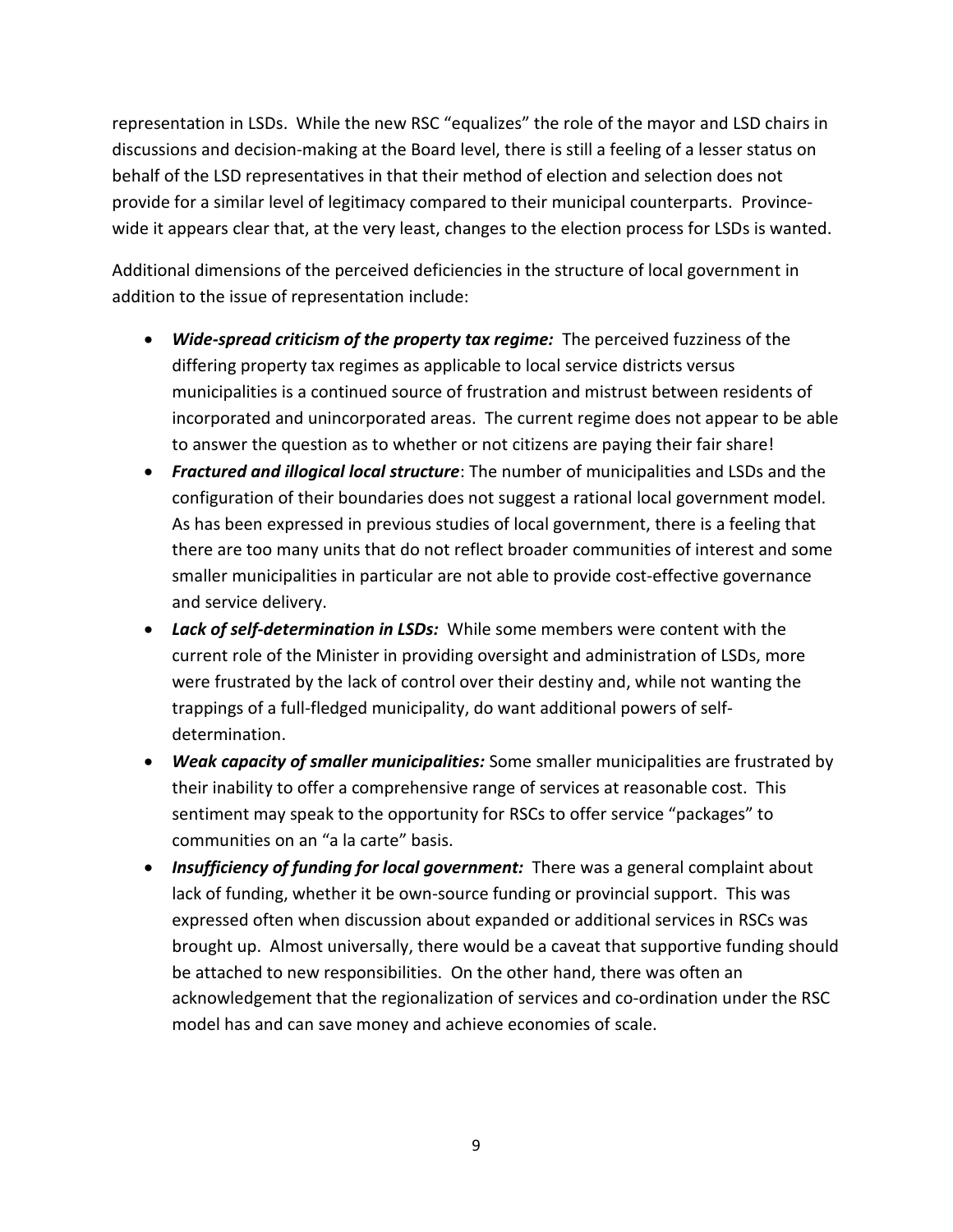While these observations and criticisms may extend beyond the limits of examining improvements to the Regional Service Commission model, they have inescapably become part of the discussions and obviously front of mind on the part of community leaders

Finally, there was a notable lack of clarity in regards to regional planning. While the *Regional Service Delivery Act* obliges RSCs to prepare a regional plan, it provides little direction as to what it should contain, how it should be administered, and how it should be applied. When asked about regional planning during the workshop sessions, participants invariably spoke positively about the perceived benefits of regional planning. However, they rarely spoke about the form and function it should take on. Clearly, there is lack of precision and consistency in their views on regional planning but they appear willing and indeed, in some cases anxious, to embark on what is anticipated by some as a process to further bind the region. Before Commissions embark on regional planning, there is considerable work to be done to provide a clear, consistent, and practical framework.

Participants in the sessions offered many comments and suggestions about how the RSC model was working, where it needed adjustment, additional opportunity areas and service responsibilities, and where it should go in the future. Many themes were repeated across regions while others were discussed only in certain regions of the Province. There was much commonality and little dissent.

Participants in the Minister's workshops touched on additional potential service areas but were not asked to critique or analyze the appropriateness or advantages of considering these as potential future responsibility areas for RSCs.

In addition to the overall commentary above, a number of recurring observations and recommendations were expressed at a number of the Minister's workshops including:

- The RSC has been successful in fostering greater collaboration and communication;
- At least some improvement was noted in one or both of the services of Solid Waste Management or Land Planning;
- Regional recreation is an important role for RSCs;
- RSCs could play a role in co-ordination of fire services;
- RSCs could play a role in co-ordination of policing services;
- Regions should have some capacity for economic development, and
- The RSC role in regional emergency measures co-ordination is uncertain.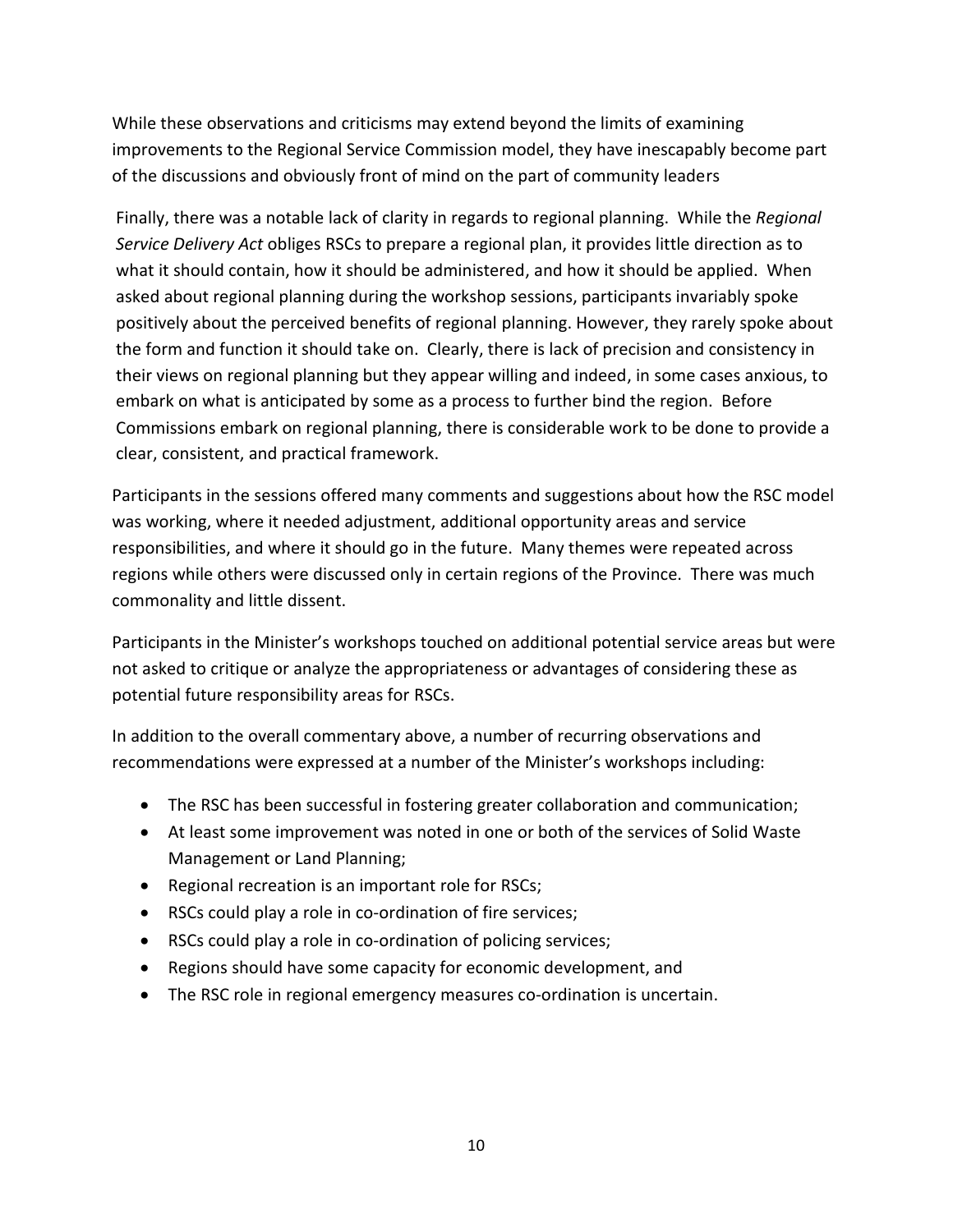# <span id="page-10-0"></span>**Some Design Features and Principles**

In digesting the valuable feedback received through the three phases of consultation, a number of principles and design features are outlined below to help frame a next chapter in the evolution of the Regional Service Commission model.

# *The Regional Service Commissions are an essential element of local governance in New Brunswick.*

While there may have been some uncertainty and misgivings when the RSCs were first established, it is clear that they are fulfilling their role as an essential common service provider and vehicle for inter-community co-operation and communication. Increasingly, as RSCs identify more opportunities for enhanced and cost effective service delivery, they will be seen to be a service provider of choice, particularly for smaller communities.

#### *NB Regions are different - One size does not fit all.*

It was often repeated throughout the phases of the consultation exercise that the needs, desires and priorities of the various regions are often quite different. Elected and appointed officials often expressed their feelings that the RSC model should offer flexibility in allowing individual regions to identify and react to the needs and challenges of their own communities and region.

#### *Provincial leadership and encouragement are expected.*

While elected officials value the level of autonomy and independence they enjoy as local and regional leaders, they do expect strong leadership and support from the Province. There may be a certain balancing act to provide provincial direction, vision and leadership, while allowing regions to exert their own response to priorities and challenges. Local leaders don't want to be abandoned; they want clear and consistent direction as well as support from the Province. In addition, they want appropriate tools (legislative, financial and administrative) to allow them to react to their regional needs and priorities.

#### *Communities need to be supported and enhanced.*

The fabric of local government in New Brunswick continues to include numerous small municipalities which, by their size, as well as their demographic profile and fiscal capacity, sometimes struggle to provide good levels of service at a reasonable cost. In addition, the continued phenomenon of numerous unincorporated local service districts, covering a large geographic proportion of the province, with limited self-governance and administration, paints a picture of weak capacity at the local level.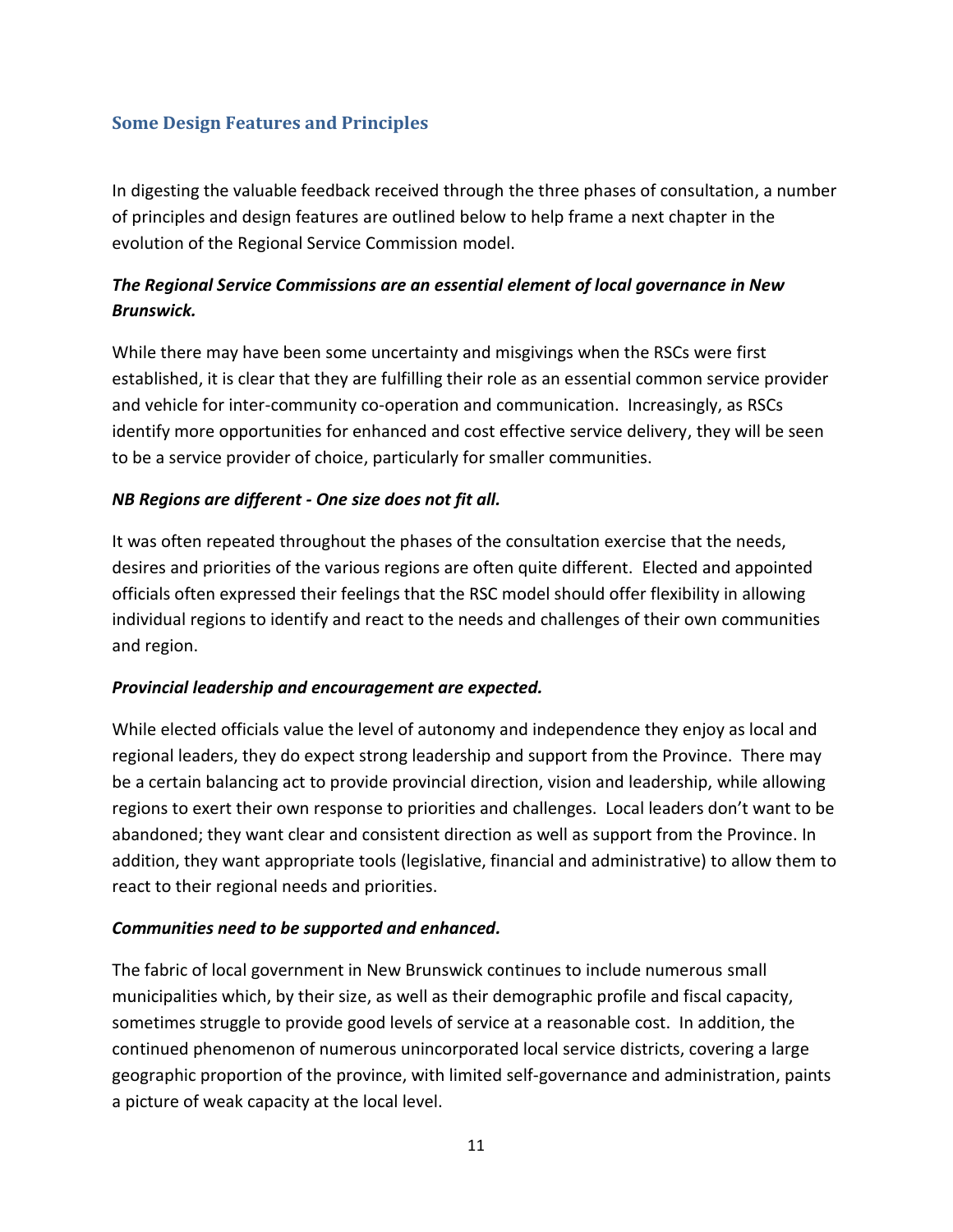Until and unless significant strides are made at full municipalisation, and so long as smaller, local units and LSDs continue to exist, there is a belief that they need to be supported and have opportunities to sustain themselves. The RSC can play an important role in filling in for a lack of direct capacity by providing services and support on a voluntary, pay-for-service basis. As well, the consultative forum that is an important facet of the RSC continues to shore up the ability of smaller communities to participate with their larger neighbours.

## *Representation needs to be strengthened.*

While the new RSC model brought representatives of both local service districts and incorporated municipalities and rural communities together at the same table, there remains a notable and persistent imbalance in how the respective members represent their communities. Each mayor sits on the Board of Directors, having been elected in the democratic process of the quadrennial municipal election and can therefore bring issues back and forth between their municipality and the RSC. However, LSD representatives do not have the same sense of legitimacy; the Board representatives are selected on an "at large" basis through a selection by peers. They also do not have direct access to their constituents, nor to a direct decision-making process for their LSD.

This situation begs for adjustment to bring some greater level of autonomy and representation in local service districts.

## *Accountability and transparency should be enhanced*.

One of the objectives in the creation of the RSCs four years ago was to increase accountability and transparency in the delivery of regional services. Accountability certainly has been enhanced with the creation of the RSCs. Having said that, maximizing accountability and transparency should be a basic objective in any change and adjustment to the RSC model.

## <span id="page-11-0"></span>**Analysis and Recommendations**

Having had contact with almost 300 municipal elected officials, LSD representatives and municipal, regional and provincial administrators, the following section is an analysis of the opinions and feedback received and includes a series of recommendations which respond to this input.

## <span id="page-11-1"></span>*Prescriptive versus Permissive Approach to Assignment of Responsibilities*

The current *Municipalities Act* and associated acts and regulations trace their origins back to the Equal Opportunity era and lay out, in some specificity, service and administrative responsibility areas in which municipalities are directed or allowed to participate. It is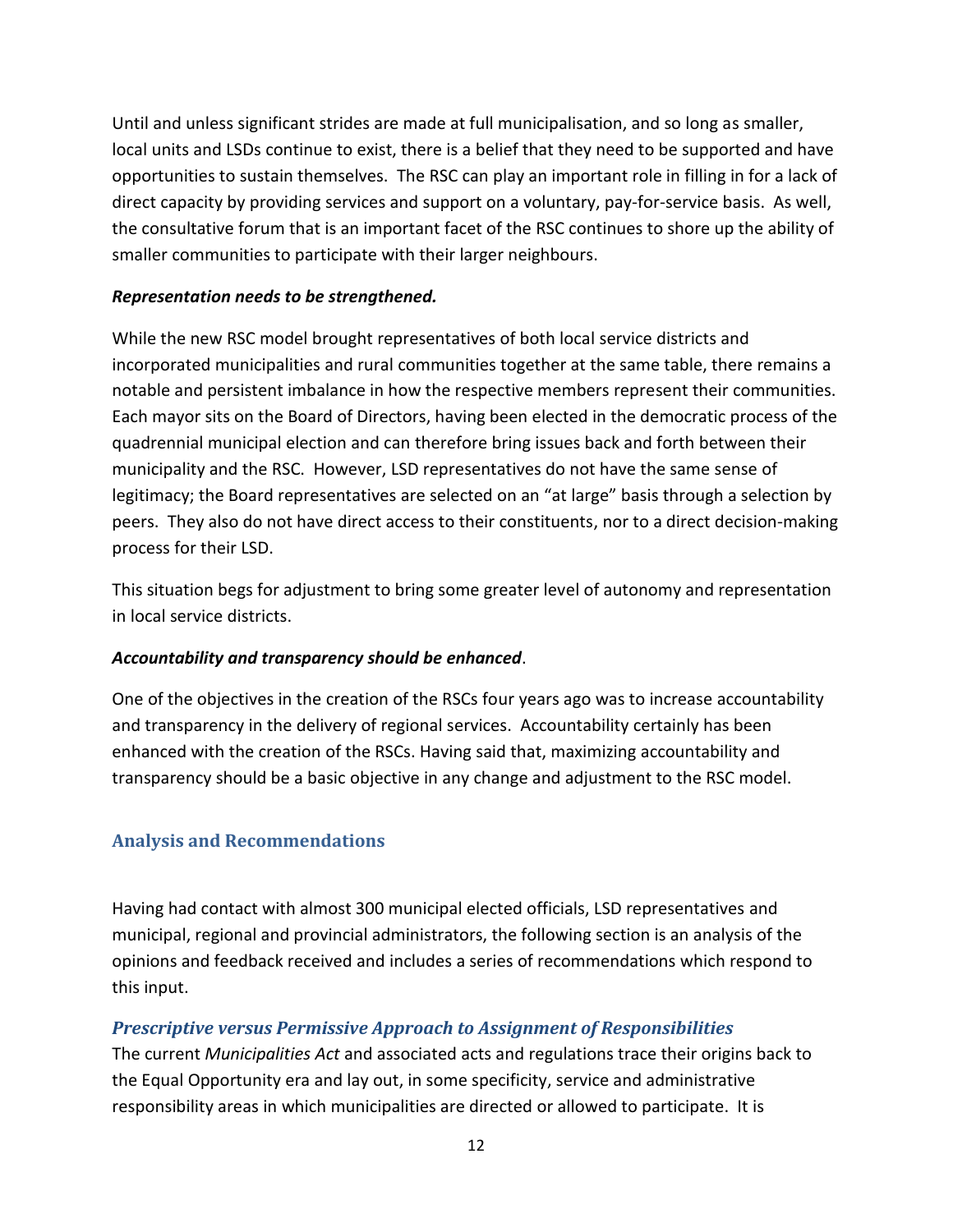understood that one of the objectives in the current revamping of municipal legislation is to make the legislation more permissive and to broaden the powers of municipalities to operate within their allocated spheres of jurisdiction.

The *Regional Service Delivery Act,* being a more recent and modern piece of legislation, is far more permissive and sets out three "common services" which are obligatory, as well as areas of collaboration and consultation. Generous powers are bestowed on the RSC in terms of how to provide those services, including establishing and charging fees for services, entering into agreements for the provision of services, and contracting with third parties.

There was often comment in the Minister's Workshops that the Province should establish a clearer vision and direction for RSCs. While there is merit in providing a clearer framework within which certain responsibilities are to be carried out, succumbing to a more prescriptive approach to defining what's in or out of the RSC domain would ultimately be doing the RSC a disservice.

While certain recommendations in the section below will provide clarity and certainty to responsibility areas for RSCs, it is NOT recommended that a prescriptive approach to legislative authorization be taken, but that an enabling approach be continued to the extent possible.

# <span id="page-12-0"></span>*Services and Responsibilities*

While all RSCs have achieved their legislative assignment in assuming responsibility on a regional basis for solid waste management and land use planning, many have begun to venture into additional areas of service delivery, consultation, or study. The permissiveness of the legislative framework allows for these areas to be explored and pursued. Nonetheless, there is a certain desire on the part of Boards as well as administrators for provincial endorsement and support for these emerging areas of involvement.

A detailed examination of 20 opportunity areas was undertaken and evaluated in the second series of six workshops as described earlier in this report. A number of these opportunities were not considered to be of significant benefit or 'fit" in the RSC model, and have not been included in the following discussion. Those areas which in the workshop analyses were considered to be of sufficient benefit, chance of success, and fit, have been organized into three categories.

## I. Protective Services

a. Co-ordination of Fire Services

The New Brunswick Fire Marshal, who attended all six administrative workshops, made a compelling case for greater co-ordination and regional support for existing fire services through a formal co-ordination role under the RSC. He cited high profile fires in other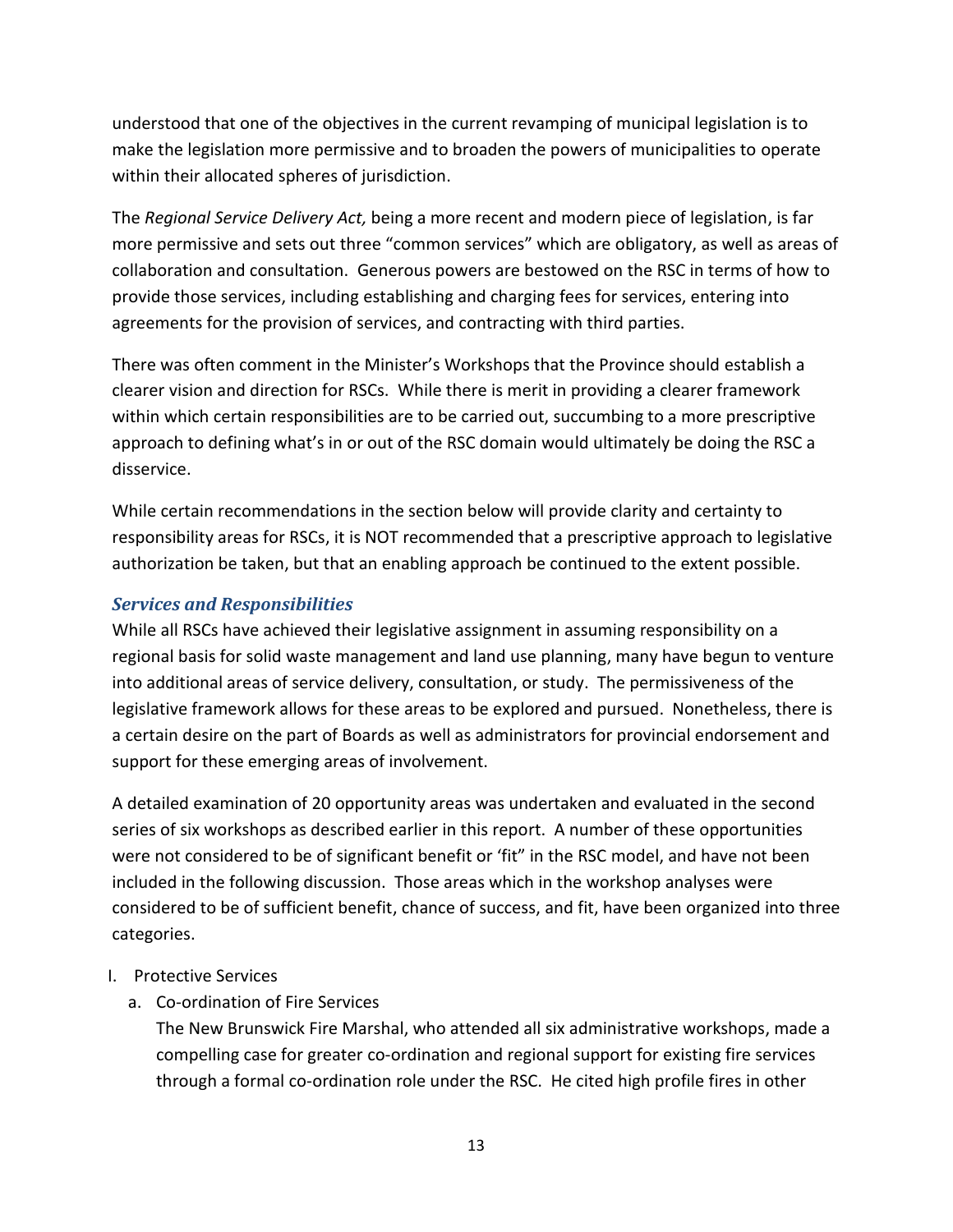provinces where lack of co-ordination between fire services, lack of training, and other factors, led to tragic results.

With a view to ensuring efficient and cost-effective fire protection services, the RSC could play a lead role in assessing current and future fire protection service needs/priorities in the region, identifying more strategic and cost effective future equipment purchases (trucks, clothing, general equipment, etc.), and examining ways in which volunteers can be supported, recruited and retained. Reviews of service coverage and mutual aid agreements on a regional basis could also be conducted to ensure the most rational and effective use and distribution of resources.

There has also been concern expressed about a perceived lack of transparency and cost containment of the fire service. Co-ordination could extend to financial oversight and or management.

**Recommendation #1: It is recommended that the Office of the Fire Marshal, in consultation with RSCs, develop a model for co-ordination of fire services at the RSC level, and that this model become mandatory for all Regional Service Commissions.**

#### b. Police Advisory Functions

A number of RSCs have established Police Services Advisory Committees with a view to forging a stronger connection with the RCMP. They have reported success through regular meetings with the local/regional detachments. There may be an opportunity to strengthen this Committee concept by giving it greater responsibilities to not only liaise with the RCMP, but to look at the provision of police protection over the entire region. This could include consideration of alternative service delivery models including interforce co-ordination, shared services, or even the feasibility of a regional police force.

RSCs have a much broader and stronger sphere of influence and can look at more options for effective and efficient delivery of policing services that may meet the broader needs of the region. RSCs can provide a vehicle where communities, currently under the overall contract, can have greater influence in the priorities and performance plans of the RCMP.

**Recommendation #2: It is recommended that each RSC establish a Police Advisory Committee to improve communication with police departments in the region, and to advise on public security priorities of communities and the region.**

c. Emergency Measures Planning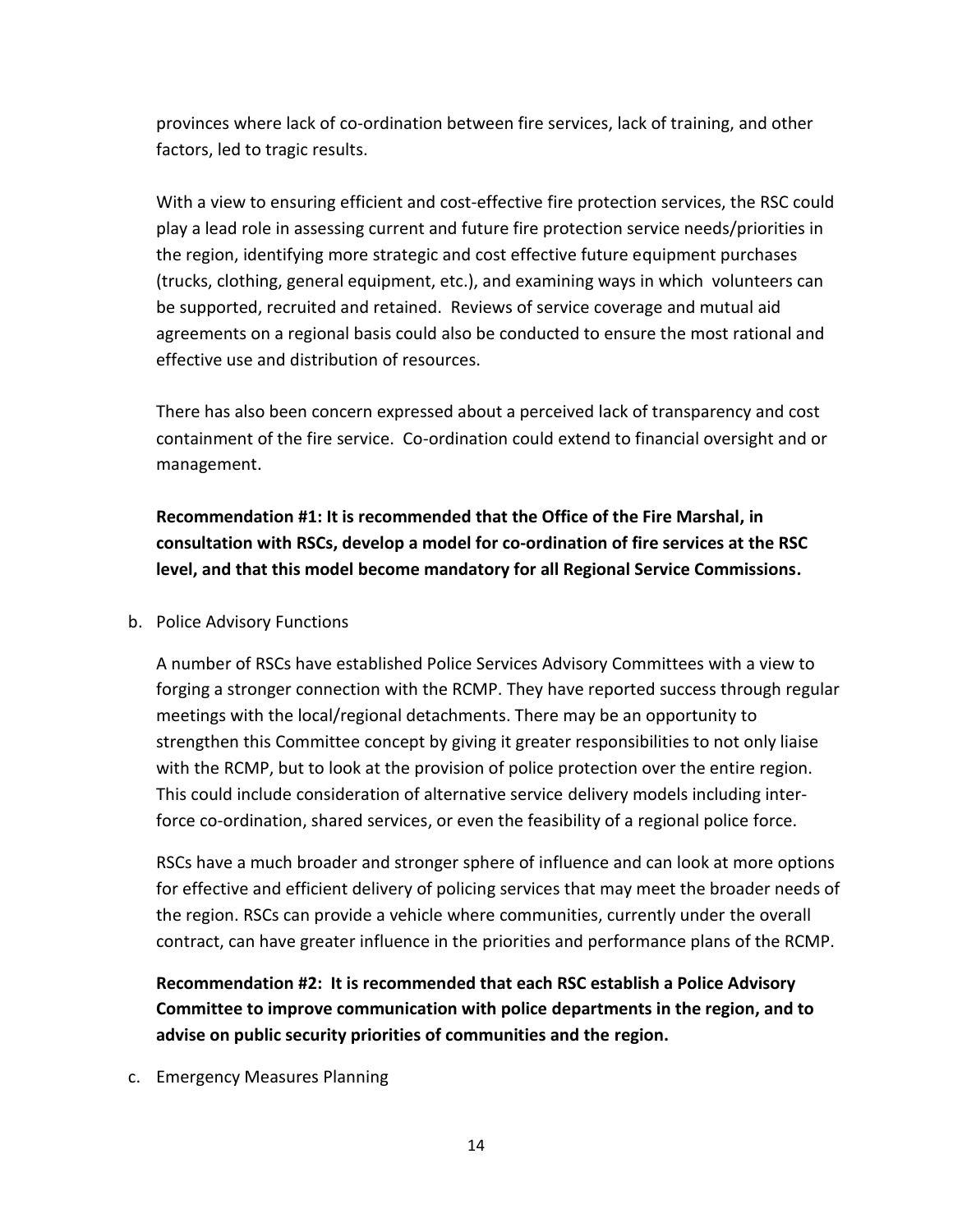The *Regional Service Delivery Act* mandates that the RSCs provide a consultative forum for discussions around regional emergency measures planning. While the legislation comes short of prescribing that the commissions take action beyond the provision of a forum for discussions, it would seem to imply that there is an expectation of concrete results in regards to this obligation.

While each municipality is obligated to have an emergency response plan, and similarly for the Minister on behalf of LSDs, some RSCs have actively become involved in the coordination and facilitation of a regional emergency measures plan, while others have not. Those RSCs that have taken an active role report great success in the resultant regional plan, which should include better co-ordination of resources and activities between communities.

**Recommendation #3: It is recommended that the** *Regional Service Delivery Act* **be amended to make it mandatory for RSCs to participate in the elaboration and maintenance of regional emergency measures plans.**

**Recommendation #4: It is recommended that NB Emergency Measures Organization establish uniform, province-wide policies and procedures for the elaboration of regional emergency measures plans, including specifying the role that the RSCs are to play in the development of those plans.**

**d.** Climate Change Adaptation

The issue of climate change and its impacts are at the forefront of discussions throughout the country. The involvement of our communities and regions in efforts to deal with and prepare for climate change impacts is critical. In its final report, the Select Committee on Climate Change has recommended that the provincial government "*conduct climate change adaption planning at a regional scale and empower regional service commissions to co-ordinate this exercise.*" Furthermore, the Select Committee recommends that government "*make the preparation and implementation of climate change adaptation plans mandatory for local and municipal governments that apply for provincial infrastructure funding*."

A number of RSCs are currently involved to varying degrees in climate change adaptation studies. Such studies may involve an examination of current and future climate trends in the area, mapping exercises (flooding, erosion, damage from ice storms, storm surges), determining vulnerabilities, identifying potential solutions, and identifying tools that address/limit the risks.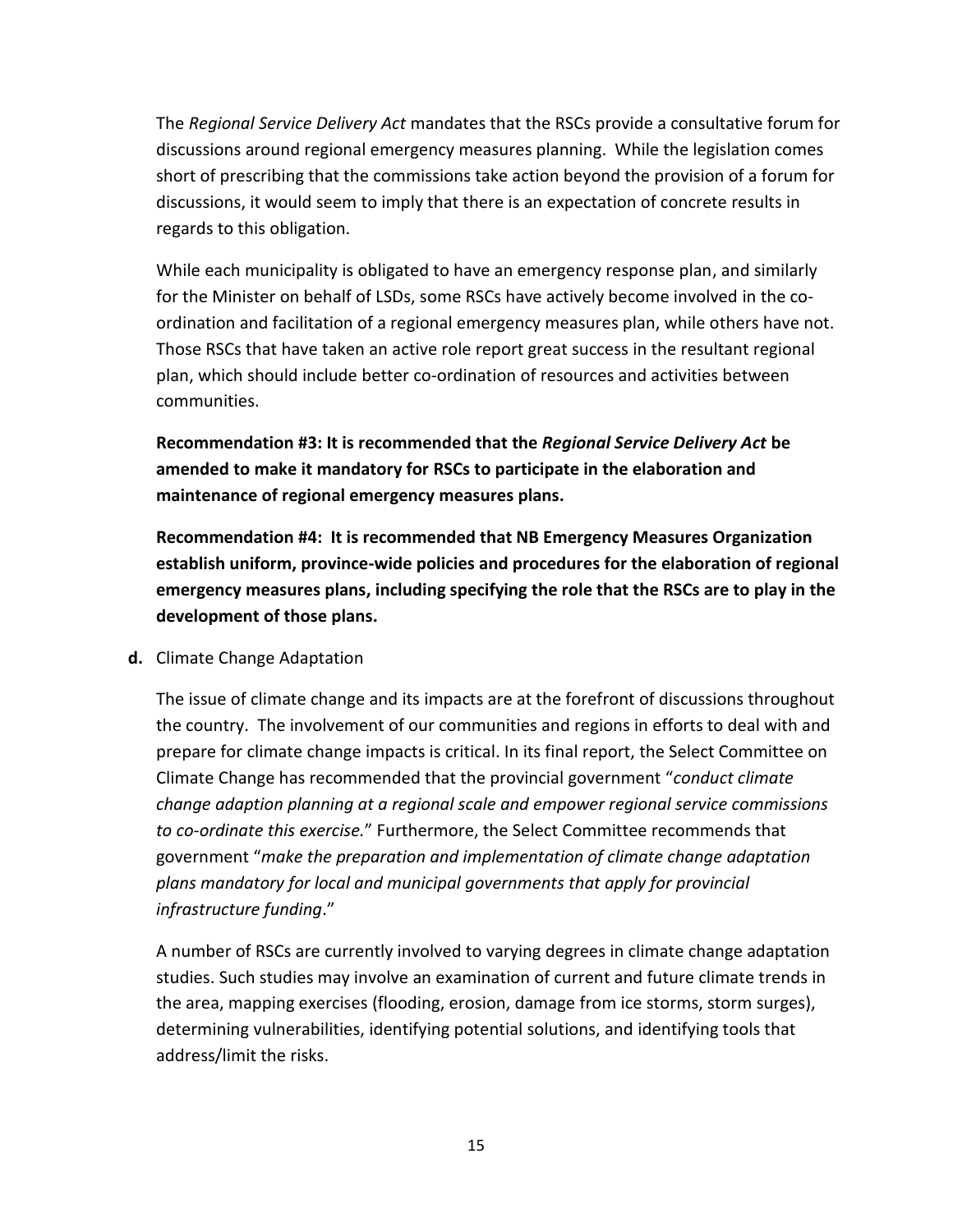The RSCs would have the lead responsibility to determine risks, identify potential solutions, and facilitate implementation. In doing so, the RSCs would work with member communities, non-governmental organizations, educational institutions, as well as the provincial and federal governments, to ensure climate change resilience.

**Recommendation #5: It is recommended that the RSCs be established as the Climate Change Adaptation Responsibility Centres, and that Climate Change adaptation plans be required as a component of the Regional Plan.**

**Recommendation #6: It is recommended that Environmental Trust Fund dollars be earmarked to assist RSCs to develop a framework for adaptation plans as well as development of such plans.**

**Recommendation #7: It is recommended that a new category of mandated services be added to the Regional Service Delivery Act entitled "Protective Services", and that the above-noted areas be mandatory for all Regional Service Commissions. Costs associated with these new Mandated Services would be shared across all the municipalities, rural communities and LSDs within the RSC.**

#### II. Regional and Community Economic Development

a. Recreation Co-ordination

Having access to a variety of recreation opportunities is increasingly being seen as essential if communities are to thrive and attract/retain residents and businesses. In addition, recreation service accessibility is a key ingredient in ensuring healthy lifestyles for all segments of the population. Through strong support from the Department of Tourism, Heritage and Culture, RSCs have begun to play an active role in assessing recreation needs, and identifying ways in which communities can work together and share resources. Opportunities exist to strengthen recreation access, make investments in recreation infrastructure in a more strategic manner, and build co-operation between communities in this field.

Working with current municipal recreation staff and provincial recreation consultants, a number of RSCs are or will soon be playing an active role in identifying recreation needs (programs and infrastructure), better co-ordinating sport and recreation programs and initiatives between communities, building consensus for infrastructure needs, and facilitating cost-sharing agreements (capital and operating).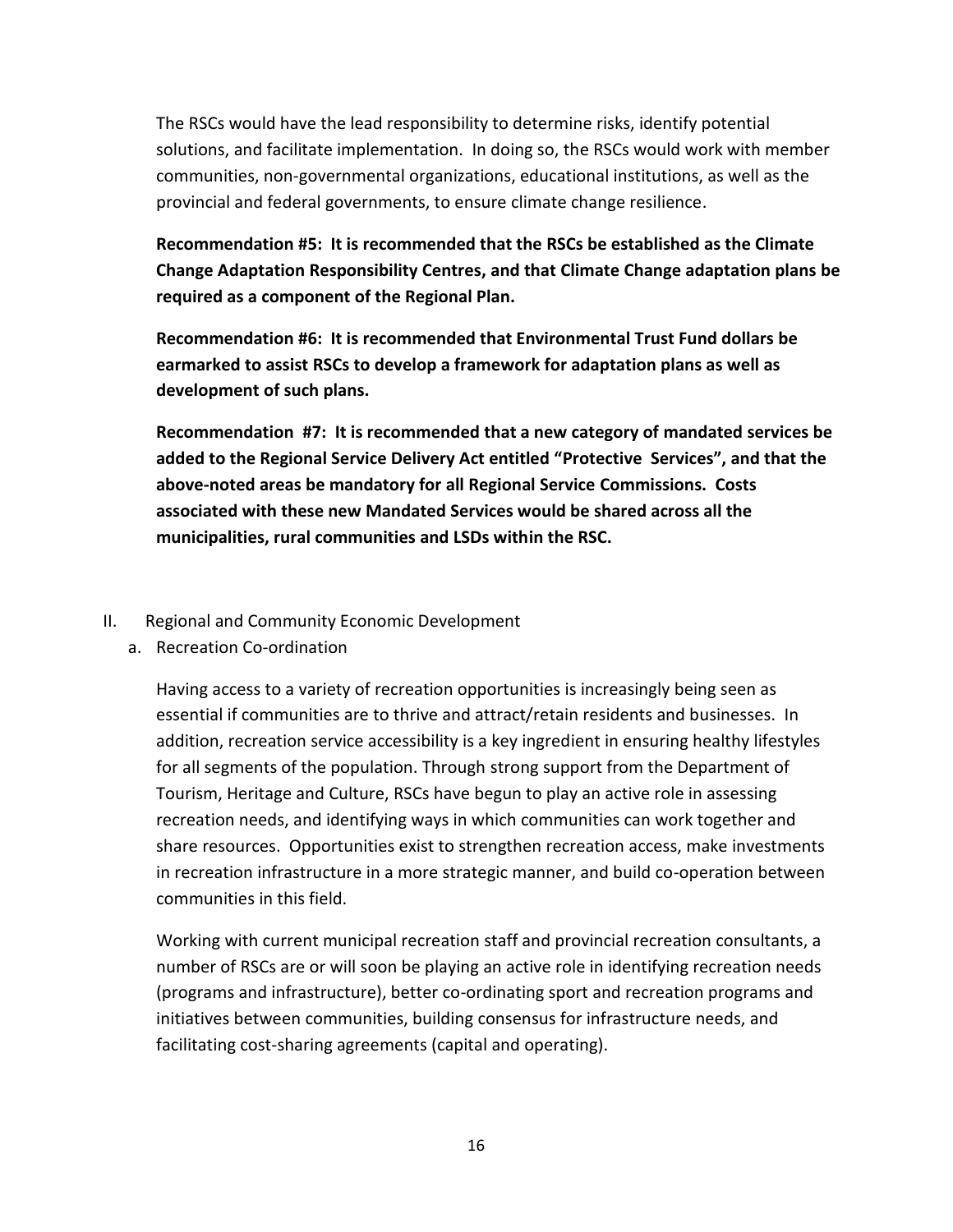**Recommendation #8: It is recommended that the Department of Tourism, Heritage and Culture continue to provide and enhance if possible, developmental funding in support of regional recreation initiatives.**

b. Economic Development

Since the abandonment of the former Enterprise Networks, many municipalities feel they have lost their capacity around economic development. As well, there is no direct access to expertise, co-ordination, and assistance available to LSDs. In the recent Strong Regions consultation and Summit, many community leaders expressed their desire to become reengaged in some way in economic development by at least having access to expertise and experience. Again, in the recent Ministerial workshops on improving the Regional Service Commissions, a number of the regions expressed similar sentiments. This is a clear example of "one size does not fit all" and different RSCs have varying interest in becoming more involved in economic development.

In its recently published Growth Strategy, the Province of New Brunswick referenced a new reliance on regional and community involvement in economic development. While there is no intention to return to the former Enterprise Networks, the province is encouraging regions to come together to form Regional Economic Development Teams comprised of civic and business leaders. The RSC could play the key co-ordinator role in establishing and leading this team. As a complement to this role, with possible financial assistance of Opportunities New Brunswick, RSCs could acquire in-house capacity to provide expertise, liaison, co-ordination and business assistance.

*Recommendation #9: It is recommended that RSCs at their option, establish Regional Economic Development Teams comprised of a mix of RSC Board members and members of the business community to identify regional and local priorities, opportunities and obstacles. RSC Board membership on the Regional Economic Development Team would be less than the majority of the total Team membership.*

*Recommendation #10: It is recommended that Opportunities New Brunswick consider a program for provincial/RSC co-funding of regional economic development co-ordinators and, where an RSC has implemented and oversees a Regional Economic Development Team, the co-ordinator, by agreement, would become an employee of the RSC. This service and approach would be optional for the RSC.*

c. Tourism Co-ordination/Strategy

A number of RSCs have been exploring the possibility of getting involved in tourism promotion. It appears that community leaders feel there is a gap, and that there is a need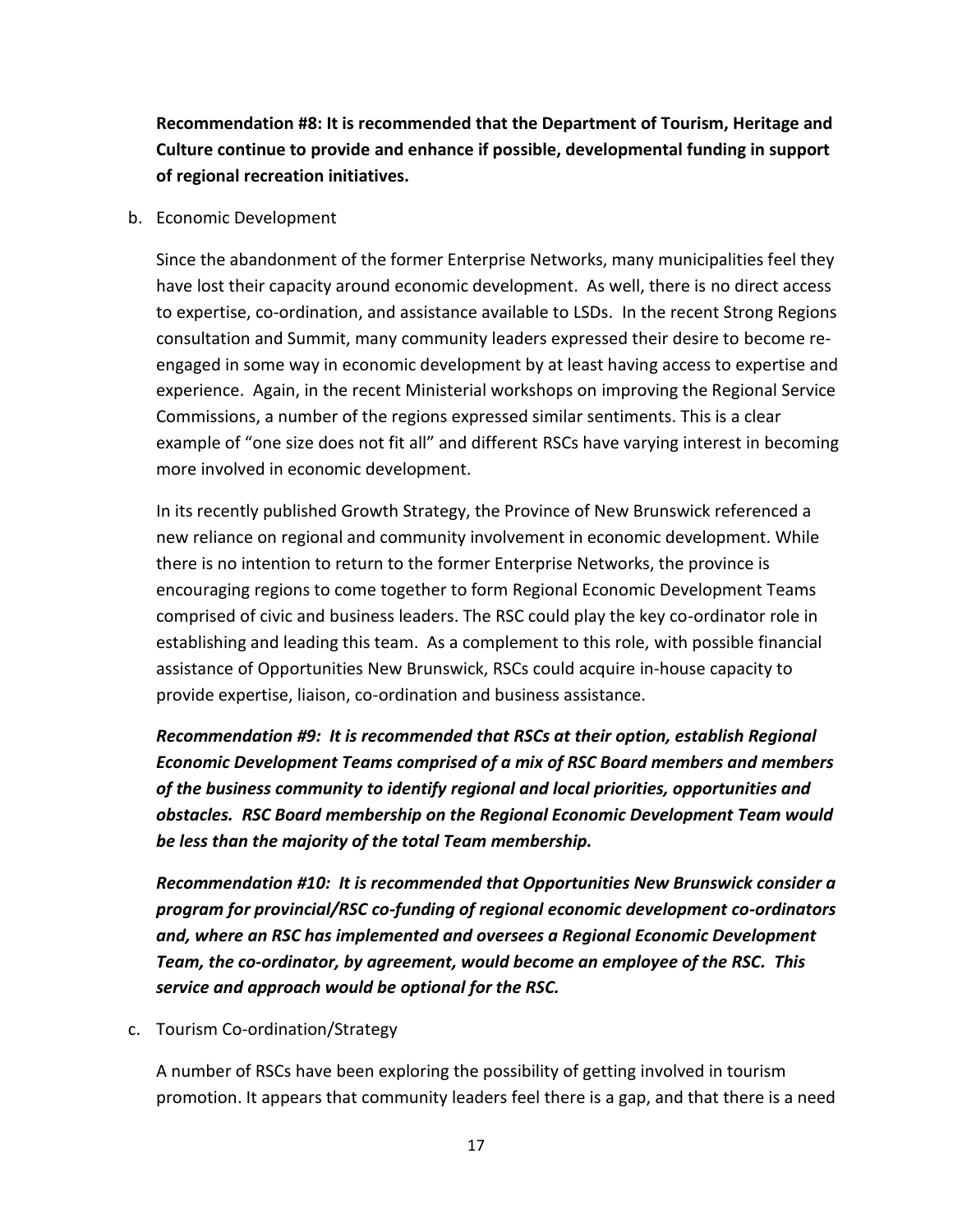to work together on a regional basis to improve tourism promotion and the co-ordination of tourism opportunities. The RSC provides an appropriate forum to discuss and identify potential actions relative to certain regional tourist assets and attractions that cross local boundaries. Some RSCs already have within their staff complement individuals who could help with the development of tourism strategies and related activities. They could work closely with municipal personnel and leaders to ensure that regional plans are aligned with local efforts.

# *Recommendation #11: It is recommended that RSCs continue to discuss and pursue regional tourism co-ordination and promotion on the basis of regional needs and priorities.*

d. Regional Public Transit

At least one RSC has become actively involved in studying the necessity and feasibility of a regional transit service. In addition, there may be future opportunities for RSCs to become involved in the co-ordination and expansion and promotion of inter-community transit. While at this time the actual provision of such service is likely beyond the scope and capacity of RSCs, they provide an ideal vehicle for inter-community and regional discussion and collaboration regarding this service area. RSCs may wish to become involved as desired in providing a forum for discussions and collaboration around intracommunity and inter-regional transit.

e. Support for Major Facilities and Other Regional/Sub-Regional Initiatives

RSCs are mandated to provide a forum to initiate common action around sport, recreation and cultural facilities. The intention would appear to be that the RSC brings together the communities and, through discussions and negotiation, can come up with co-operative regional solutions to acquire, finance, and manage these large investments, which often exceed the capacity of individual municipalities and provide service to a broader geographic area.

There has been some frustration expressed that the arduous process of encouraging the participation of the regions' communities can result in one or two "hold outs" and can result in division and controversy between communities.

Mandatory participation should be considered provided that certain conditions have been met. A formal, two-step process is proposed:

**Step one**: *the project proponent (which must be a municipality, rural community or LSD) would develop the proposal and proposed consultation plan including*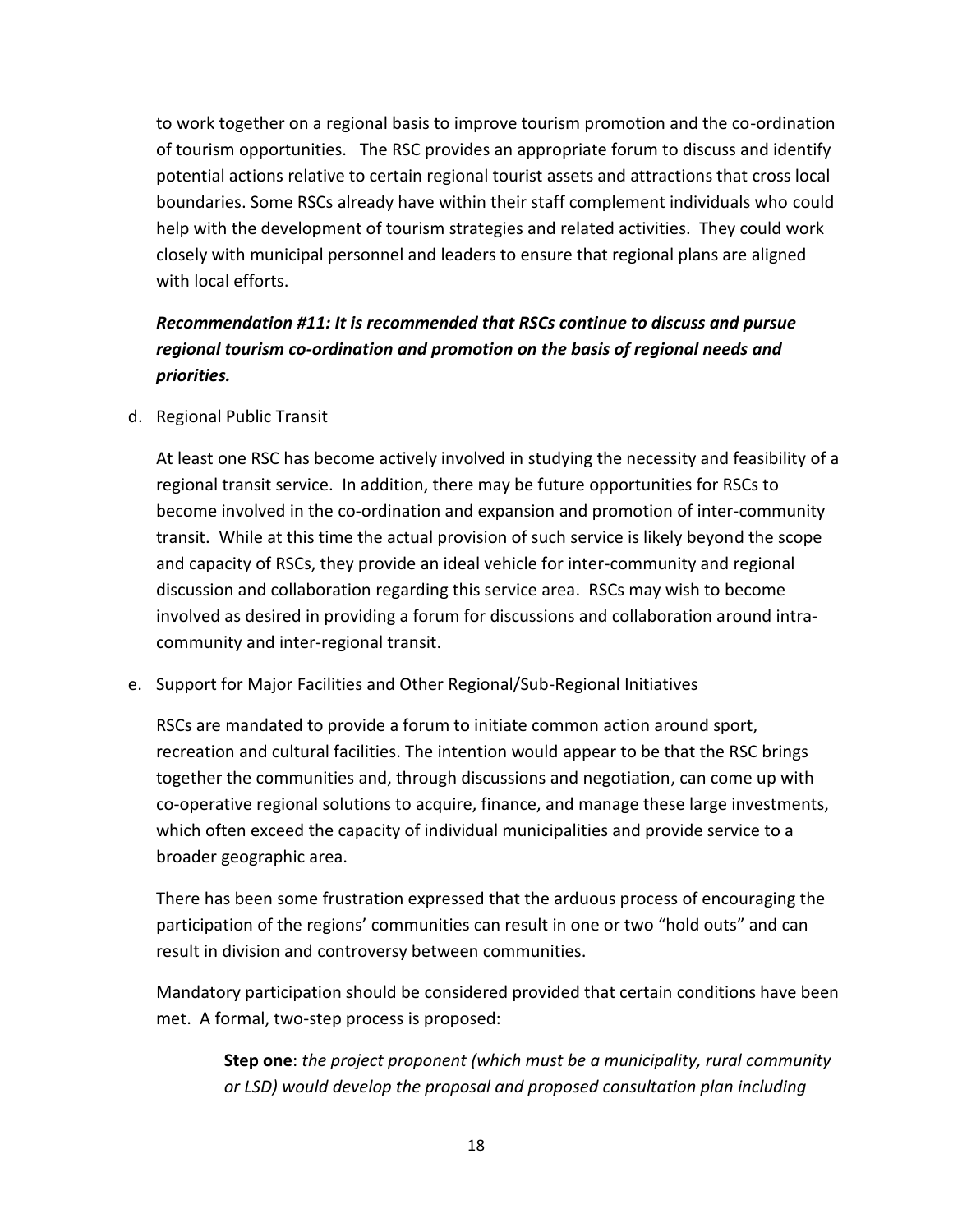*such items as the catchment area, involvement of other communities, project specifications and preliminary cost projections and communication strategy. The conceptual project plan is presented to the RSC for consideration and a simple majority of the Board provides approval to take the plan for consultation and refinement.*

**Step Two**: *when the consultation phase of the project is completed to the reasonable satisfaction of all potential parties to the agreement, a concrete funding proposal is brought to the Board for consideration. At this meeting, an enhanced majority of two-thirds of Board members present representing twothirds of the population of the communities of members present is required to*  carry the motion. If the motion is carried, financial participation is required of **all** *implicated communities.*

*Recommendation #12: It is recommended that the Regional Service Delivery Act (or the General Regulation) be amended to establish a two-step process for regional involvement in financing and managing regional facilities, including mandatory financial participation, if an enhanced, two-thirds/two-thirds majority is achieved.* 

*Recommendation #13: It is recommended that there be a new category of elective services established for RSCs to cover Regional and Community Economic Development and that the above two-step process for funding of regional facilities also apply to the initiation and funding of activities and initiatives under this service area.* 

III. Voluntary Support Services

A number of municipalities and rural communities, by virtue of their size and lack of fiscal capacity, may be limited in their ability to provide services through their own resources. A number of examples were brought up at the Minister's Workshops and discussed later at the administrative workshops where there may be efficiencies to be realized, if RSCs can offer service arrangements to smaller municipalities on a fee-for-service basis. Some examples discussed included:

- a. Administrative services: Improved and affordable access to expertise in various "corporate" functions such as financial management and accounting, information technology, human resource management and legal support could potentially be of benefit to many municipalities and rural communities, particularly the smaller ones.
- b. Water system testing and management: There is specific and rigorous monitoring and testing required for all common water systems. This requires qualified and available personnel on hand to do the testing and system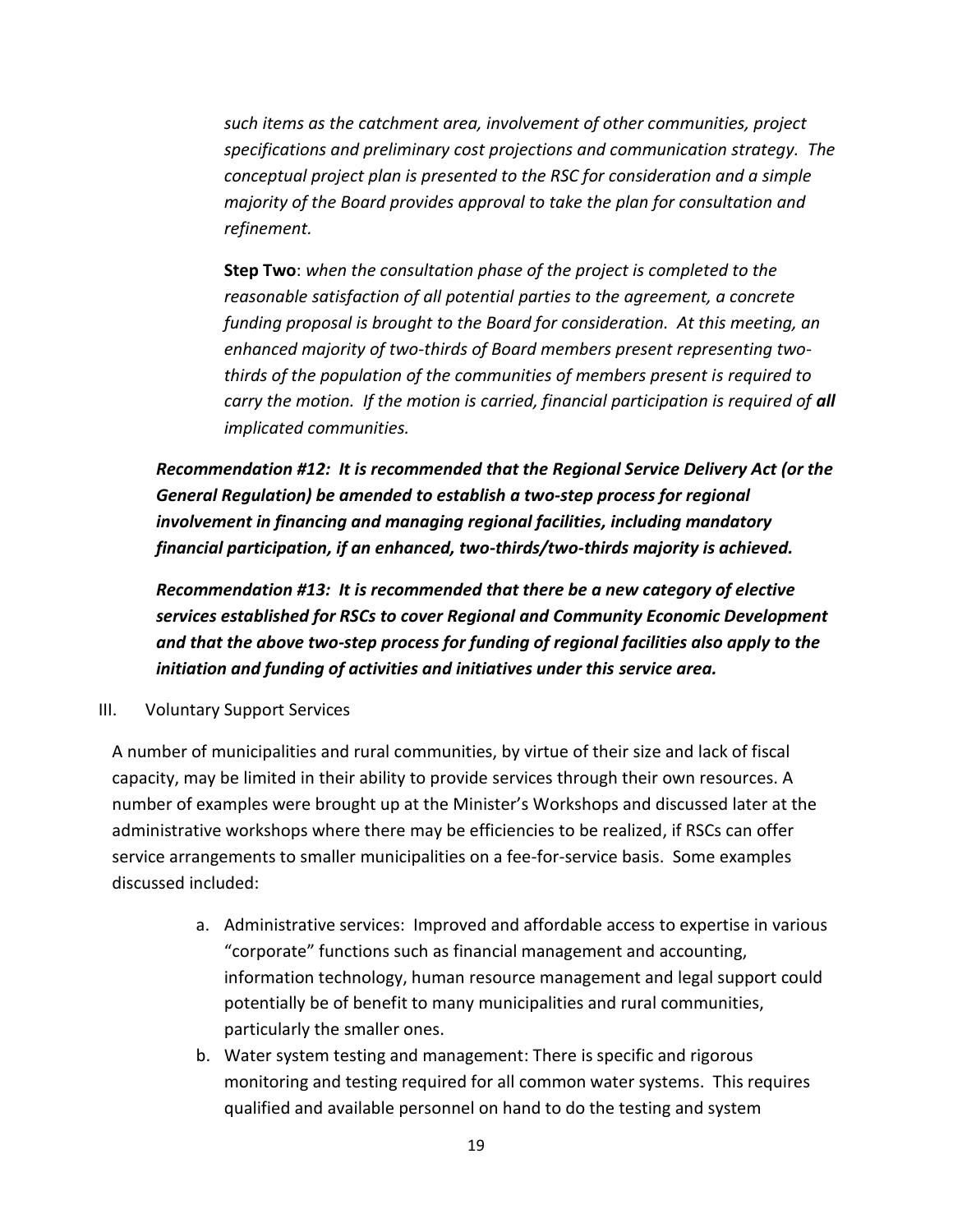maintenance. Recruitment and retention of such personnel is often a challenge for smaller communities. The cost, effort and management of this function are often a burden on smaller communities, and could be provided by the RSC on behalf of subscribed communities. In addition, such a service could be provided to small systems in unincorporated areas currently operated by the Department of Environment and Local Government (and/or other provincial government departments) or by small commissions.

- c. Waste collection: Two RSCs have already become involved in the development and management of contracts for garbage collection for their region on behalf of all or most communities, as well as on behalf of the Minister for the local service districts and on behalf of municipalities. Significant cost savings have been reported. A similar model could be considered in other RSCs.
- d. By-law enforcement: Many municipalities and rural communities find the enforcement of by-laws a challenging aspect of their operations. This is particularly evident in the enforcement of dangerous and unsightly premises bylaws. In the unincorporated areas, there is also a need to improve the enforcement of the *Unsightly Premises Act*. Where desired, RSCs could provide inspection services regarding dangerous and unsightly premises. In addition, there may be an opportunity to provide administration and enforcement support services for other by-laws (e.g., for animal control).

# *Recommendation #14: It is recommended that RSCs undertake a needs assessment of the capacity of smaller municipalities within their region and develop a catalog of service offerings which could be either offered on a fee for service basis by the RSC or by another municipality through an agreement facilitated by the RSC.*

#### IV. Regional Planning

Regional Planning is one of the three "common services" as provided in the *Regional Service Delivery Act* and a requirement for each RSC. The *Act* specifies that each Commission is to adopt a regional plan within a specific time frame to be established by Regulation.

To date no regulatory time table has been established. RSC Boards strongly endorse the importance of regional planning as an exercise which should lead to greater community cohesion, more comprehensive and co-ordinated development on a regional basis, and the expression of a vision and future goals for the region.

However, in discussions with Board members, three important factors became clear: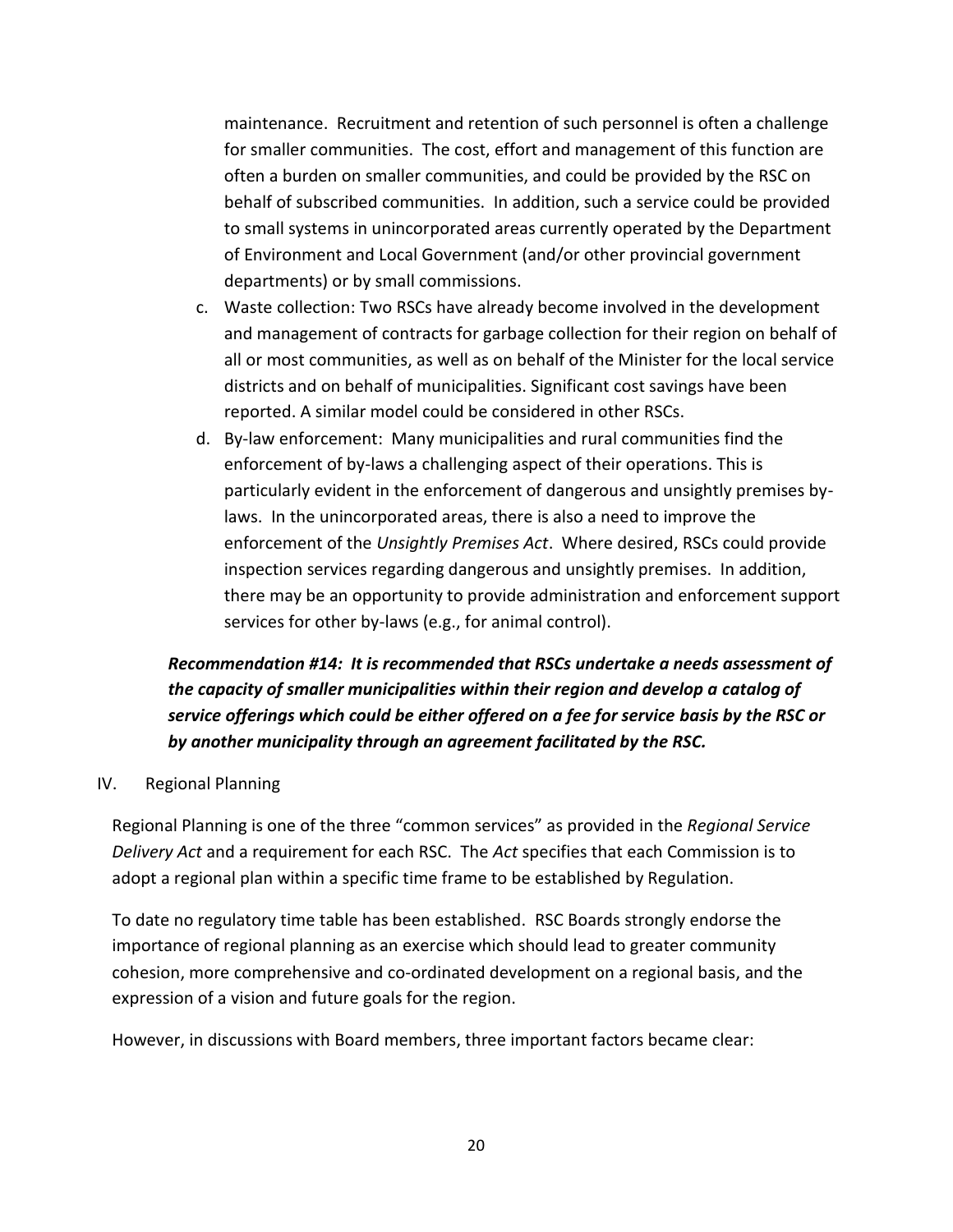- There are different views about what a regional plan should constitute; there is no common understanding;
- There is a strong reliance on the Province to provide not only guidance in the contents and process for establishing a regional plan, but the Province must also enunciate overarching planning policies, and
- The effort and cost to implement a regional plan will be significant.

It is understood that there has been considerable and thoughtful work done by the Executive Directors of the RSCs along with staff of the Department of Environment and Local Government in developing a model and framework for regional planning in New Brunswick. The Province has recently introduced a new *Community Planning Act*. Presumably this revamped legislation will provide a clearer framework for the Regional Plan including the provision of a framework for provincial policy statements on land use.

Previous attempts at regional planning in New Brunswick certainly did not prove to be successful. Similarly, the enunciation of provincial statements of interest has been spotty and incomplete. So, there remains work to be done on the framework for a regional plan, and while this is an essential tool in expressing regional interests and priorities and marrying them with provincial and local interests, it is important to get it right.

Eventually the Regional Plan may envelop a number of stand-alone strategies such as the above-noted Protective Services Strategies and the Regional and Community Development strategies.

*Recommendation #15: It is recommended that the working group on the Regional Plan framework finalize its proposal and present it to the RSC Boards and the Province for feedback.*

*Recommendation #16: It is recommended that the Province proceed as a priority to enact the new Community Planning Act and to develop and enact statements of provincial interest.*

*Recommendation #17: It is recommended that the Province establish a funding mechanism to encourage and support RSCs in the development and implementation of Regional Plans.*

# <span id="page-20-0"></span>*Administrative and Operational Adjustments*

Mayor as Board member

When the RSC concept was established it was considered to be of sufficient importance that the mayor of each community became a member of the Board of Directors. Provision is made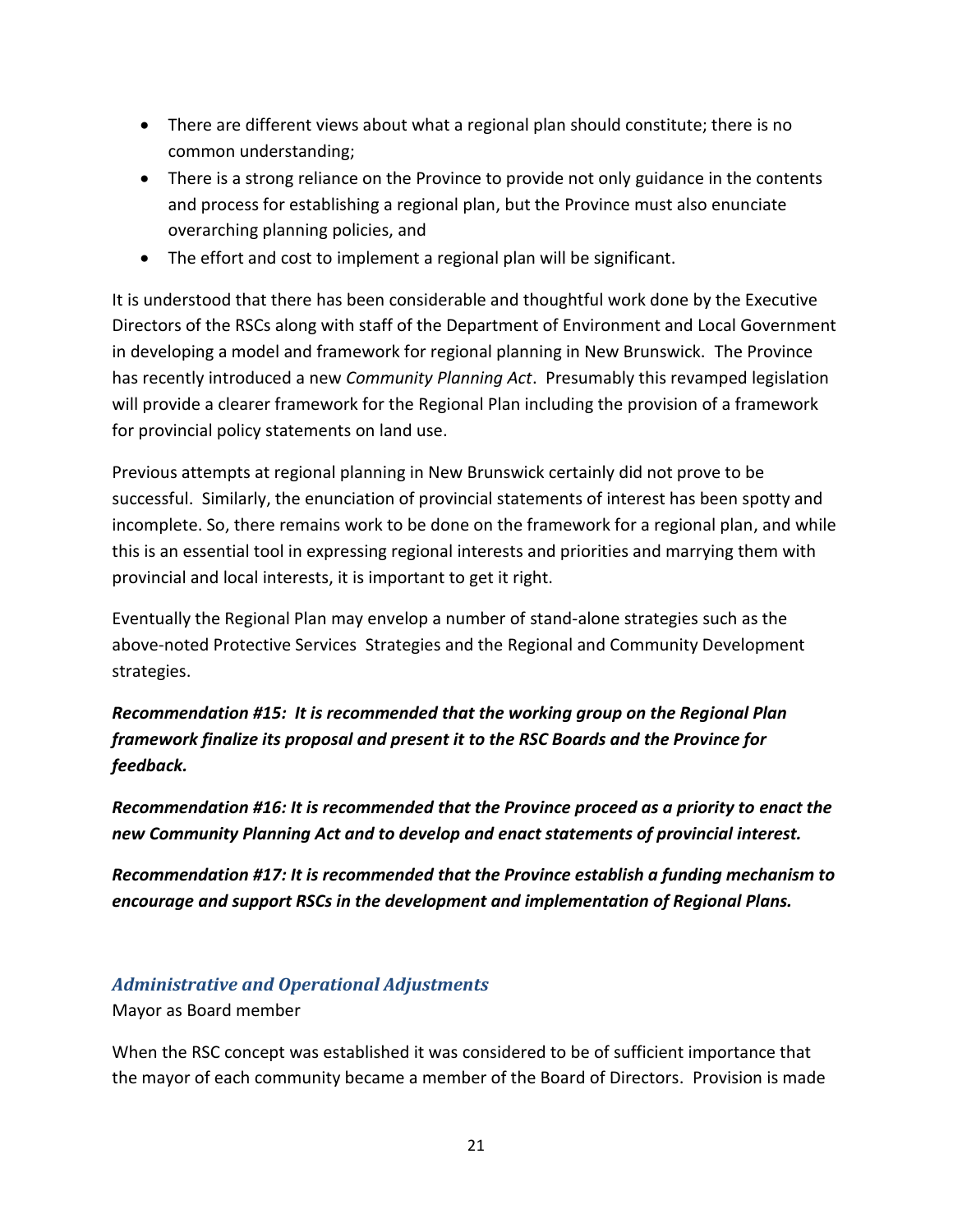for the deputy mayor to sit as the alternate for the mayor. The appointment of LSD members is different and takes into account the "at-large" selection process.

There have been circumstances where, for various reasons, neither the mayor of a municipality nor the deputy mayor has been able to sit on the Board and/or attend meetings. While it is recognized that it is important to maintain the high level of prominence to this Board membership, from a practical point of view there may be need for some limited flexibility in choosing an alternate other than and, in addition to, the deputy mayor.

# *Recommendation #18: It is recommended that the General Regulation under the Regional Service Delivery Act be amended to provide for the selection by Resolution of Council of a second alternate in addition to the deputy mayor, but that the number of times this alternate can sit at the Board table be limited.*

# Withdrawal from Planning Service

Land Use Planning is one of the cornerstone common services provided by all RSCs. Without broad participation by many or most of the communities within a region, the cost and ability to provide a comprehensive service to the region may be limited.

The *Regional Service Delivery Act* makes provision for the removal of a municipality from the obligation to receive land use planning services from the RSC and provide its own services following a notice period of two years. No other conditions are attached, which makes withdrawal from the service relatively easy. There was also a concern expressed during the consultation exercise that the withdrawal of municipalities from the Commission for planning services may not only affect the ability of that municipality to provide an acceptable level of planning services, but may also undermine the viability of the service for those communities remaining with the RSC.

*Recommendation #19: It is recommended that along with the two year notice period, three additional conditions be applied to the potential withdrawal of a municipality or rural community member from receiving planning services from an RSC as follows:*

- *1. Satisfying the Provincial Planning Director that the municipality can provide an acceptable level of service based on standards to be established by the Provincial Planning Director;*
- *2. Payment to the RSC of any costs directly associated with the withdrawal; and*
- *3. Satisfying the Minister that their withdrawal will not threaten the financial and service viability for the remaining communities.*

Single Entry Point for land development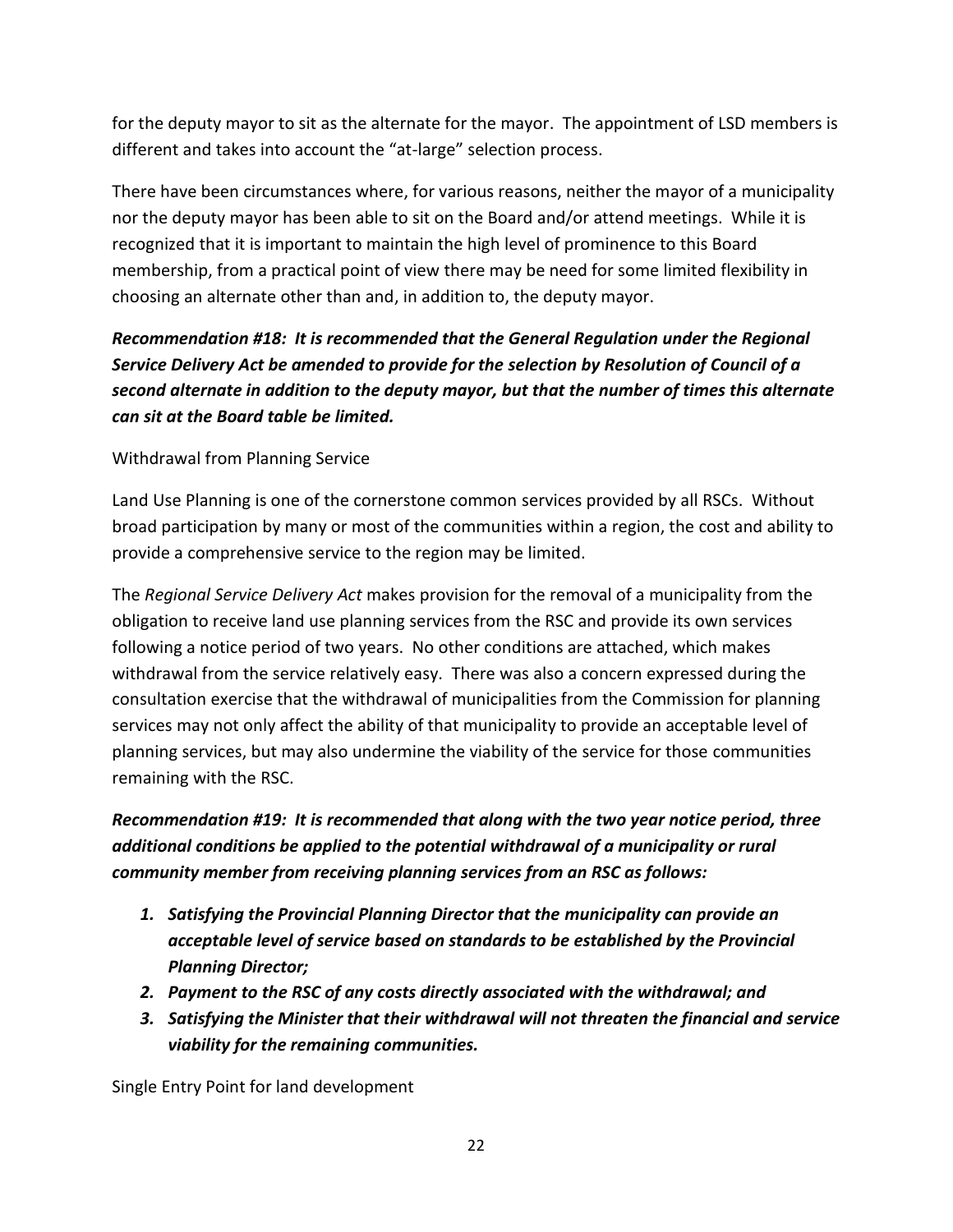All the RSCs provide planning services at least to some of the member communities. In some cases, the development officers will help guide an applicant through the sometimes complex process of obtaining other requisite permits and authorizations.

There is an opportunity for a more uniform and comprehensive single entry point model which retains the regulatory regime and inspection process with the various provincial government authorities, but can provide the client, through the RSC development officer, with a clear path forward. This would be a co-ordination mechanism rather than bringing inspection and approval under one roof. Procedures and protocols would be required, including monitoring the progress of files through the process.

It is understood that no two files are similar, and the requirements and consequences are significant. Nevertheless, navigating the perceived "maze" of regulations and approvals is often expressed as an impediment to progressive development. Indeed, in several of the Minister's workshops, Board members expressed their desire for such a process, and in the administrative workshops there was corroboration that this would be of benefit, and fit within the RSC model.

RSC planning services are usually the first stop and obvious "go-to" entry point. In addition, because they provide services to multiple communities, the development officers would have a good knowledge of the regulations and authorities involved in the several processes in obtaining development approval.

# *Recommendation #20: It is recommended that the RSCs come together to explore and pursue the concept of a Single Entry Point for Land Development.*

## Boundary Adjustments

In a number of the Minister's Workshops, participants noted that there were boundary issues within the current configuration of the RSCs. While the arguments made by those RSCs were compelling, it must be recognized that there are likely opposing arguments for the boundaries to remain as currently established.

There is a detailed process outlined in the *General Regulation* under the *Regional Service Delivery Act* which includes the framework for an impact study to be undertaken as well as specific indications of community support.

*Recommendation #21: It is recommended that the current provisions of the General Regulation under the Regional Service Delivery Act remain as sufficient and appropriate measures to deal with potential boundary changes to RSC boundaries.*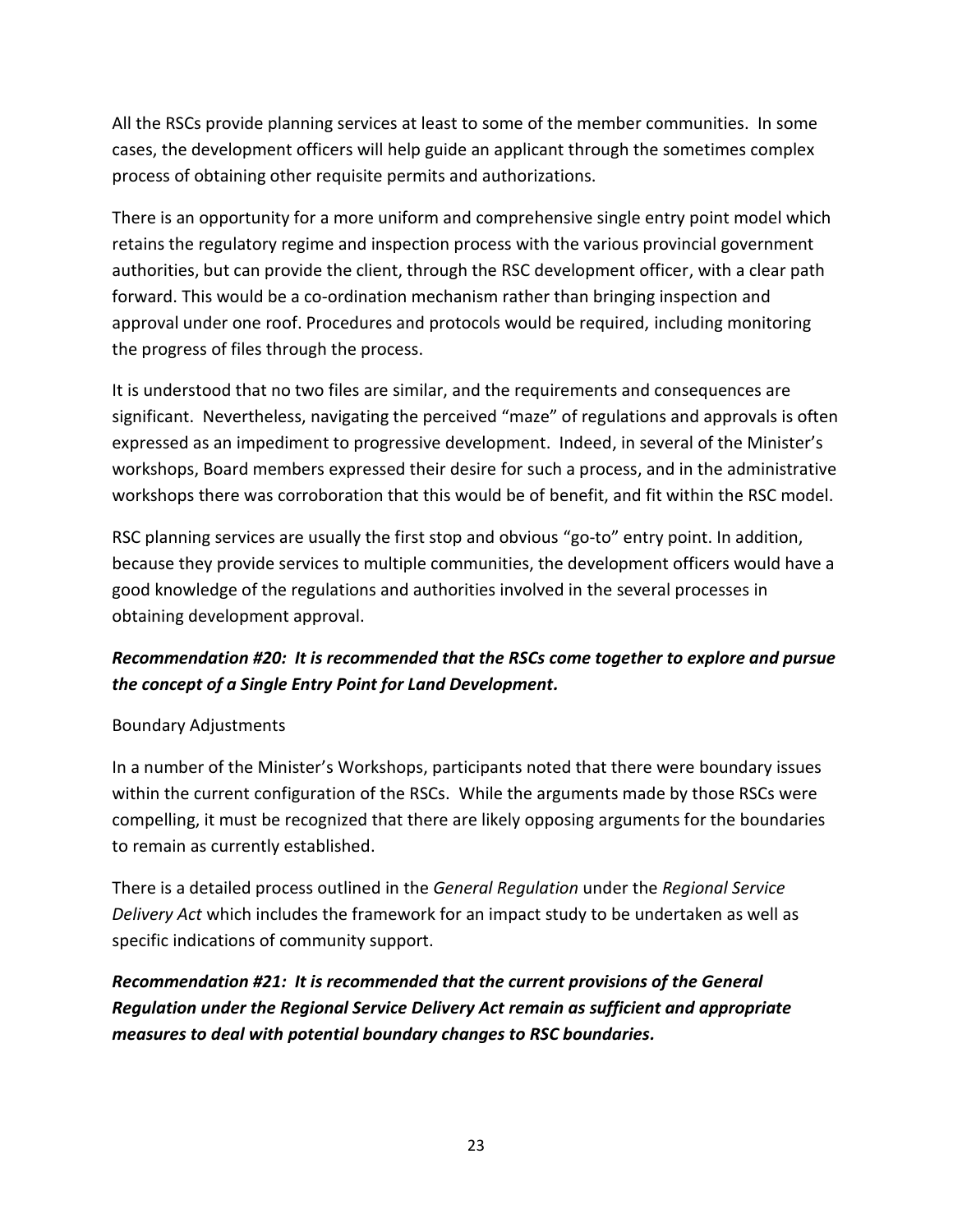# <span id="page-23-0"></span>*Financial Support by the Province*

At each of the Minister's workshops and often in the administrative workshops, participants emphasized that greater financial support from the Province is required, particularly if service responsibilities are downloaded to the RSCs.

It is not within the scope of this exercise to examine the sufficiency of funding of local government in New Brunswick. This exercise is about how the Regional Service Commissions can be strengthened and how they can support communities through the provision of quality and efficient services. While there were some comments noted about an increase in cost as a result of the implementation of the RSCs, there were also examples provided of where direct cost savings were realized. Also, numerous examples were given of where better service or more effective service delivery were realized as a result of the implementation of the RSC model.

The majority of the recommendations made in this report will improve effectiveness of service delivery of RSCs, enhance local and regional governance, support small communities in dealing with their fiscal challenges in maintaining quality services, or improve communication and coordination. Where the improvements with the implementation of such recommendations will result in direct benefits to the communities and residents, it does not appear to make a compelling argument for continuous provincial financial support.

Having said that, there is a responsibility and role for the Province to play in encouraging new measures to increase public safety and security, to promote economic development and generally to help advance the RSC model. An appropriate and effective approach is to establish seed funding for pilot projects or proofs of concept. The successful and well-regarded Recreational Planning Assistance Program and companion, Recreation Leadership Assistance Program of the Department of Tourism, Heritage and Culture, provide some valuable design features to inform additional funding programs which could be made available to RSCs in support of additional planning and implementation initiatives.

These two financial assistance programs provide modest amounts of funding to RSCs in the first instance to initiate a regional recreation plan, and in the second to hire a recreation leader to implement the plan. Funding is at the rate of 75% of the cost, and the eligibility requirements are fairly flexible to accommodate different approaches and priorities within the various regions. Take-up for the first program has been positive, and it is understood that there will also be good interest in the Leadership program.

So, while the Province is under no obligation to provide funding for initiatives and service enhancements which ultimately benefit local governments, it should consider specific incentive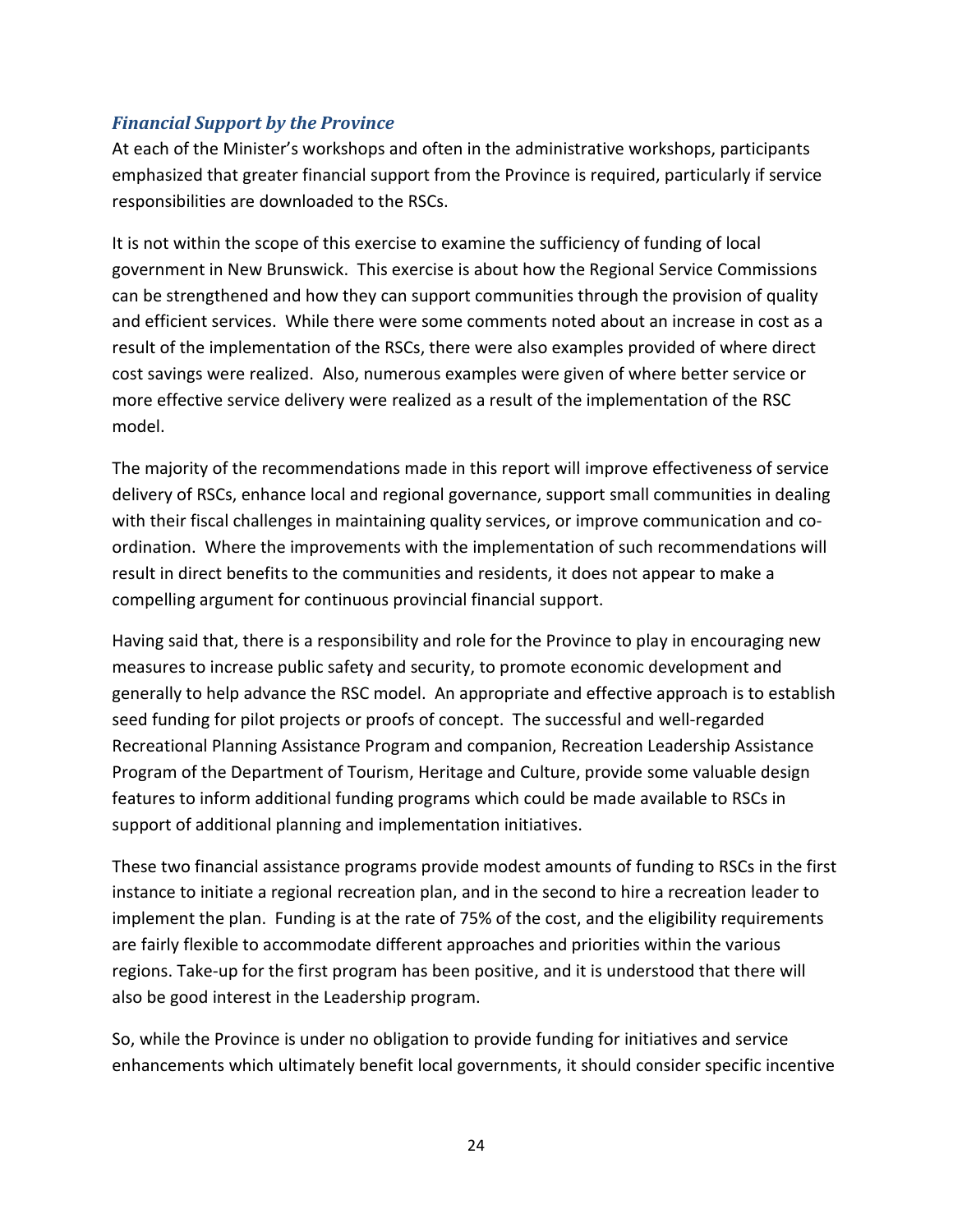programs to support and encourage new initiatives which would act as leverage for quality service delivery at the regional/local level.

*Recommendation #22: It is recommended that the Province develop financial assistance programs to encourage a number of the above recommendations, particularly in support of the following:*

- *Development of a model for co-ordination of fire service*
- *Climate change adaptation*
- *Regional economic development co-ordination*
- *Regional tourism strategies and promotion*
- *Development of regional plans*

# <span id="page-24-0"></span>*Communications and Co-operation*

Improved Communications:

An exercise was undertaken in each of the six sessions with provincial, regional and municipal staff, where participants were asked to consider where there are gaps in communications between stakeholders and where there is a need for improvement. There were several areas of deficiency that came up with notable frequency:

- Participants remarked that often information about the functioning of the RSC does not appear to be brought back by the municipal board members to their respective municipal councils;
- Municipal administrators often noted that the level of communication directly with RSC Executive Directors could be improved;
- LSD representatives on the RSC Board remarked that it is difficult for them to effectively communicate with the LSD Advisory Committees on the affairs and initiatives of the RSC; and
- There were comments about the general lack of awareness by the general public as to the functioning, role and responsibilities of the RSC.

There were also examples of enhanced and improved communications which could provide solid learnings and techniques for other RSCs. For example, some RSCs hold regular information sessions for regional municipal administrators and Local Service Managers to provide them direct briefings and information exchange about the activities and priorities of the RSC. In order to make it easier to brief their respective councils and LSD committees, one RSC prepares a reader-friendly version of the minutes of the RSC Board meetings. Other examples of enhancing stakeholder communications were noted and should be shared around the RSCs as examples of "best practices".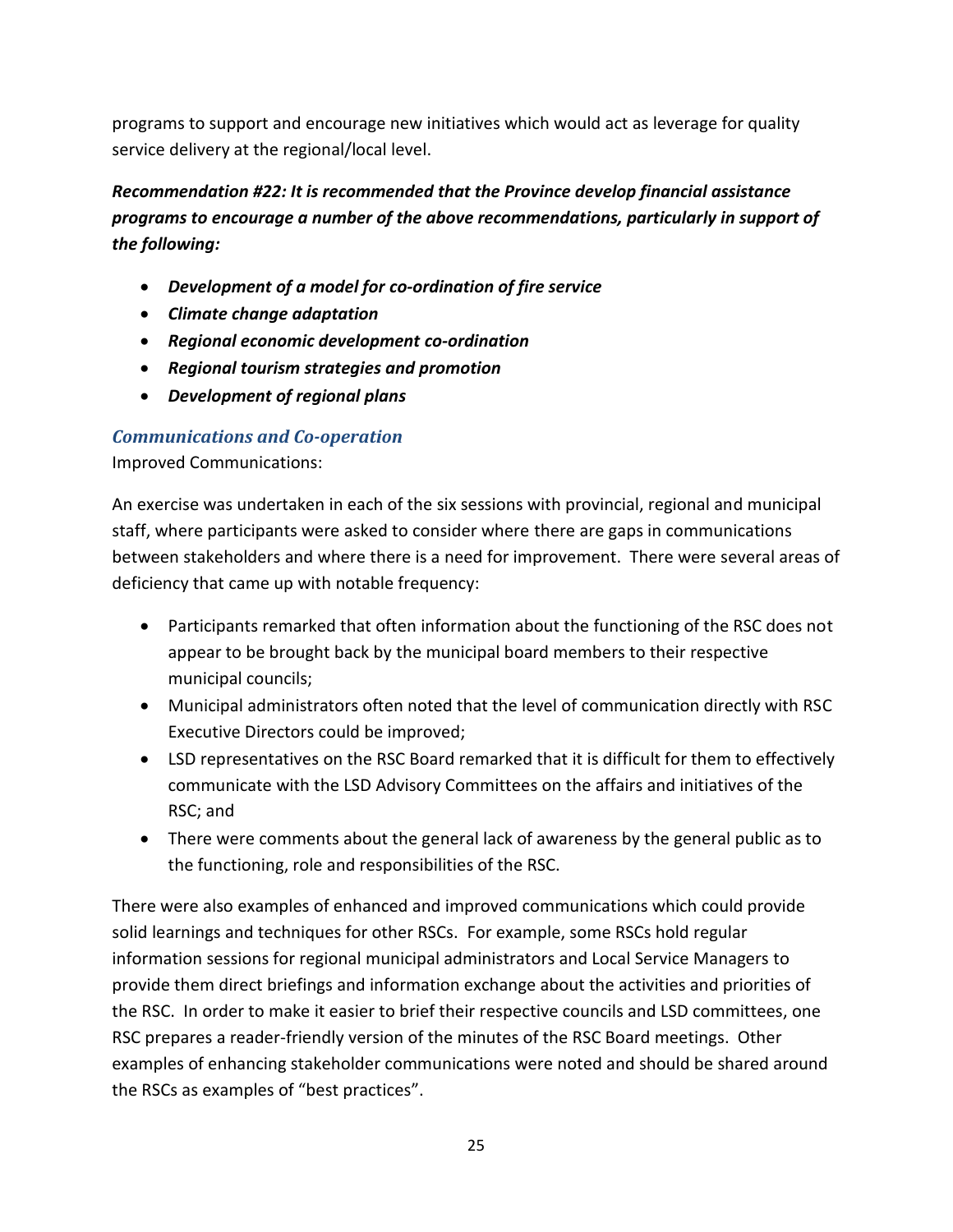*Recommendation #23: It is recommended that RSCs undertake a communication evaluation exercise to identify the stakeholder groups most important to the RSC, identify known deficiencies in communication with those groups, and determine what procedures and techniques can be put in place to overcome those deficiencies.*

#### Intra-Regional co-operation

It became evident through this review and consultation exercise that there is significant competency and capacity among the Executive Directors, Directors and other senior staff of the RSCs. They are evidencing an ingenuity, commitment and effectiveness in moving the bar to develop the individual RSCs, and addressing the priorities and goals of the regions. Innovative, intra-regional resource and idea sharing is becoming more commonplace as RSCs realize that they don't have to "reinvent the wheel", but can build on the learnings of other RSCs. One effective example was the recent hiring of a solid waste engineering specialist shared between five of the RSCs that have landfill sites. It is reported that this expert capacity would be difficult to obtain and financially absorb for individual regions but collectively RSCs can now obtain this expertise through a common-hiring model. It is understood other examples are being considered to address the shortage of land use planning capacity around the province.

The notion of pathfinder projects should be promoted where one or two RSCs accept to study and perhaps pilot a particular undertaking with the understanding that the process, lessons learned and way forward would be documented for consideration by other RSCs. This could be combined with seed funding from the Province or other sources to incent the Pathfinder RSC to take on the challenge and pass the learnings on to others.

*Recommendation #24: It is recommended that RSCs maximize their capacity and expertise by sharing the responsibility to study, pilot and review initiatives through the use of Pathfinder Projects and best practices. Provincial support for such undertakings would be expected as part of Recommendation #22.*

## <span id="page-25-0"></span>*Local Government Structure and Governance*

It should not be surprising with the amount of investigation, reporting, discourse and debate in New Brunswick over the past three decades at least, that the complex issues around local government structure emerge once again in this review of the Regional Service Commissions.

Perhaps the most controversial and long-standing provincial/municipal strain has been the broad issue of municipal restructuring. Successive governments over many years have tackled or at least studied the various compelling issues around municipal restructuring with mixed results. Many will agree with the underlying questions framing the perceived need to consider municipal restructuring including: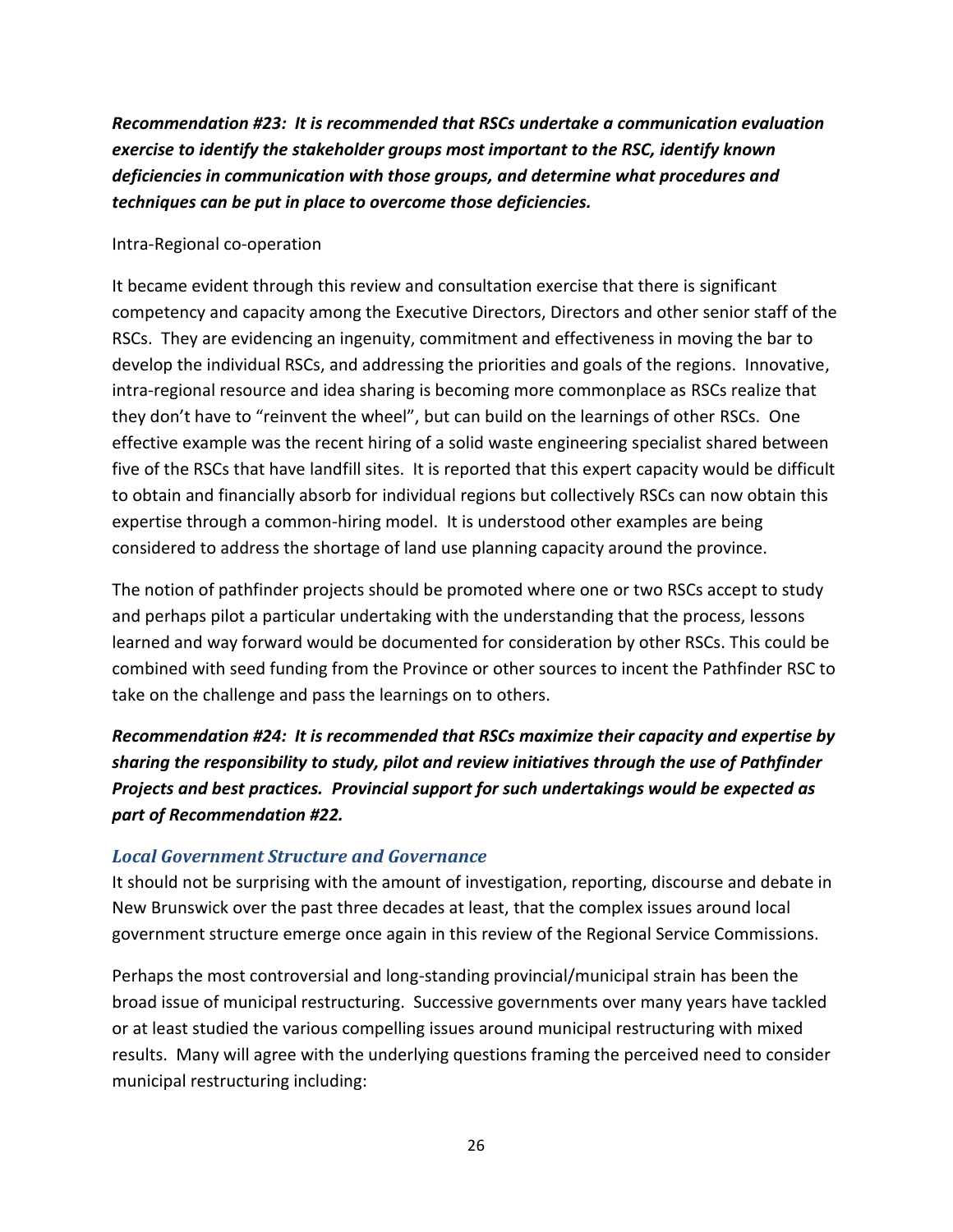- Do we have too many units of local government?
- Can smaller municipalities remain viable?
- Is there lack of co-operation, co-ordination and resource utilization as a consequence of so many municipalities and LSDs?
- Does the current structure and configuration contribute to an urban/rural divide?
- Can our communities face the demographic and economic realities under the current structure?

While there may be general agreement on the problems facing NB communities, there is certainly no unanimity in an approach to deal with the issues. Both provincially-led, top-down approaches and locally-led, community-based approaches have proven over the years to have been incremental and moderately successful at best, and have often contributed to conflict and acrimony between the province and local governments and even between local communities.

During the recent Development of Regions Summit, many municipal leaders spoke about recognizing that we have too many municipalities, illogical boundaries, weak regions, and many other shortcomings of the current structure. In numerous cases, they affirmed their belief that the Province should have acted on the Finn Report, and that it is the Province's role and obligation to ensure a viable and strong local government structure. However, there was not a strong indication that local leaders would support the Province in undertaking a wide-scale exercise. In fact, one interpretation is that local leaders feel the Province should seriously and determinedly look into municipal structural reform, but likely not expect support from them when the going inevitably gets tough. There was some interest as reflected in the recommendation of the Report of the Summit, for a "joint venture" where RSCs would be asked to recommend study areas for joint consideration between the Province and affected communities.

Again, in this review of Regional Service Commissions the issue of local government structure came up in many of the Minister's workshops. While there was no unanimity in how this matter should be approached, there appears to be an ever-growing realization by local government leaders that the status quo is not sustainable or conducive to a prosperous and strong province.

However, is it reasonable to expect the Province to design and impose a new local government model on communities, and therefore, bear the near full burden of selling the concept and weathering the inevitable fallout? While the Province is responsible for the legislative framework and operation of local government, unless local leaders come to the realization that change is unavoidable and imperative and that they must take greater charge, meaningful change will not come about. Local leaders must be concerned about the destiny of their own units, but must also look to find the best model to include their surrounding neighbours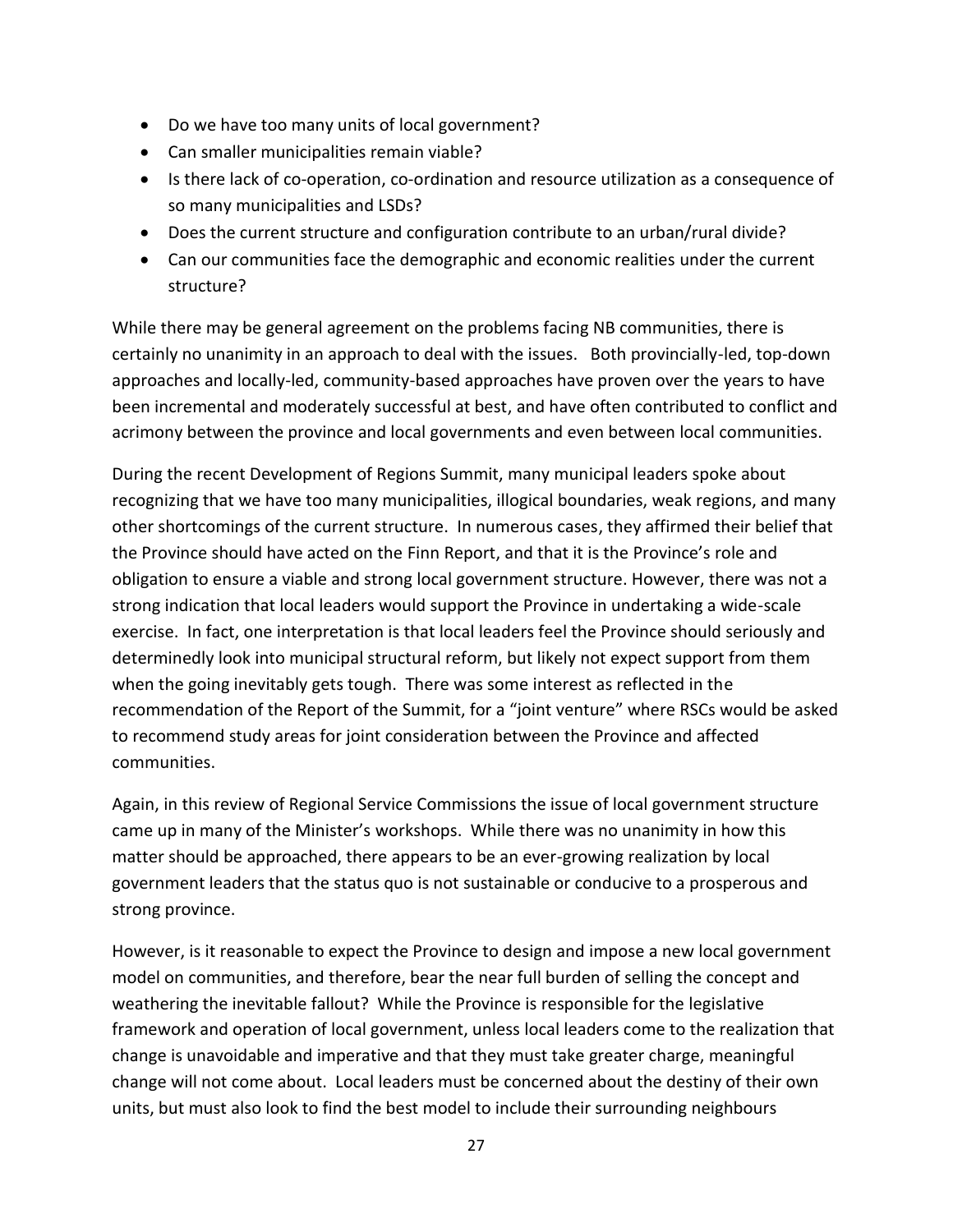(incorporated and unincorporated) in order for progressive, collaborative and comprehensive change to happen.

A new model of community restructuring must be considered - one that empowers and relies on local community leaders to step forward to figure out what's best for their communities and regions and to take action in a purposeful way to reshape the local government map. The Province must still play a role in providing support (financial, administrative and legislative) as well as encouragement. But it is time to shift from a top down to a bottom up model.

Conditions would appear to be conducive to such an approach. As evidenced through the recent consultation processes, the level of consciousness and agreement on the need for local government structural reform is ever-increasing. Indeed, and as noted above, a number of RSCs have indicated that they are prepared to play a role in supporting and encouraging a reorganization of their territory.

The municipal associations also have a leadership role to play, not only in encouraging their respective memberships to embrace local government reform, but to provide a consolidated forum for discussions and strategy. Given the increased level of confidence in the RSC and the fact that it includes representation from all communities, it is an ideal forum to initiate and undertake serious discussion as to how best to revamp the local government map for their region.

*Recommendation 25: It is recommended that community leaders, under the umbrella of the RSC, undertake an examination of options to strengthen local communities within their territory with an end game to:*

- *Significantly reduce the number of local government units;*
- *Strengthen the capacity of smaller communities by joining communities together;*
- *Reduce or eliminate the amount of territory not covered by an incorporated municipality.*

*Recommendation #26: It is recommended that the Province provide technical and administrative support for a broad-based, RSC-driven restructuring exercise including more flexible and permissive legislative options to facilitate restructuring.* 

# <span id="page-27-0"></span>*Representation and Governance in Local Service Districts*

New Brunswick is unique across Canada in that a large proportion of the Province does not have a locally elected, fully responsible local government structure. While other provinces have limited unorganized areas, rural communities and other structures, these are usually reserved for the most remote and unsettled areas. In New Brunswick, the vast majority of land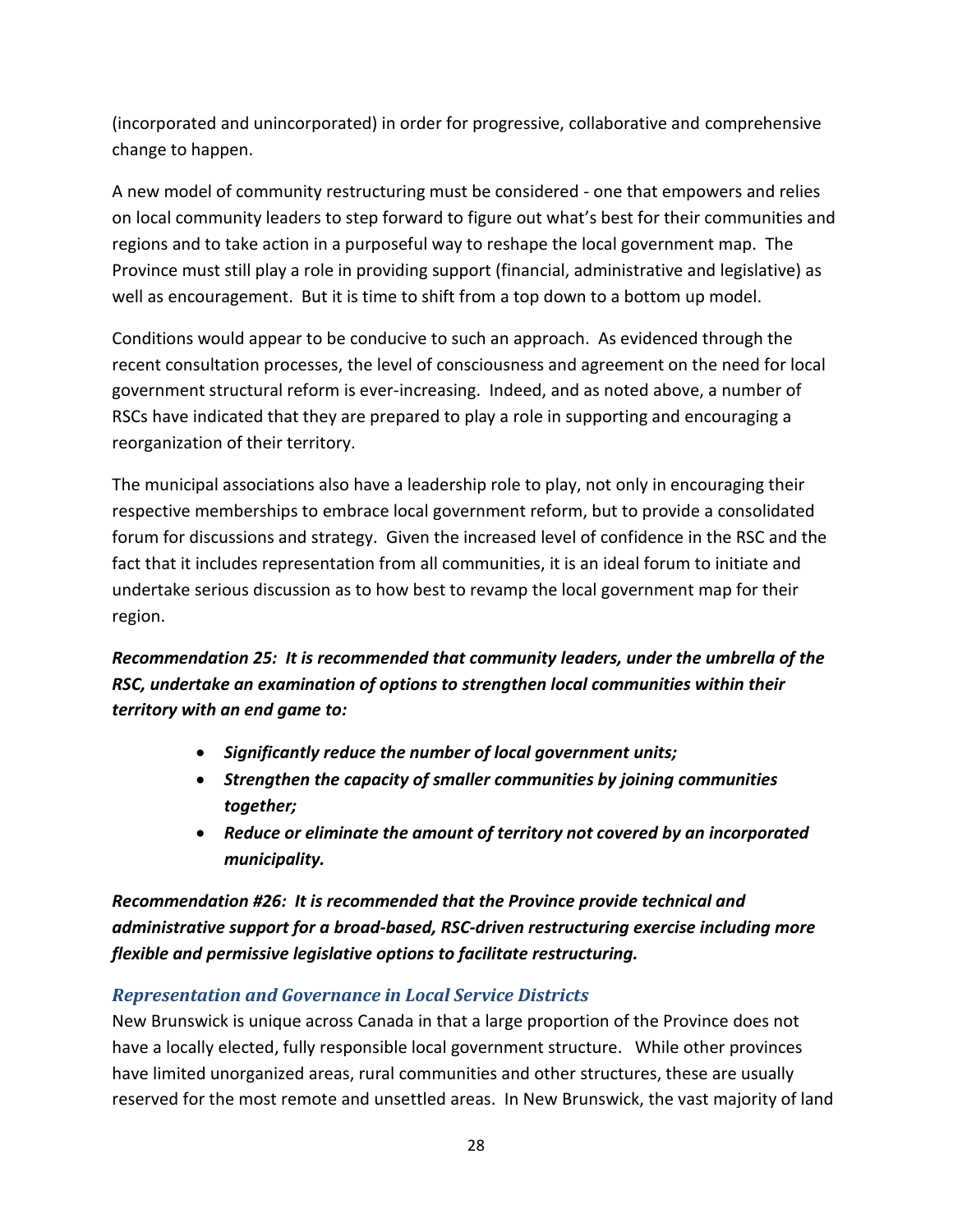area and almost one third of the population live in local service districts (LSDs). While there are locally selected "committees" to advise on matters of local interest, decision-making and administration are conducted by the Minister of Environment and Local Government. This model has sustained itself with little change since the adoption of the Byrne report in 1967.

This imbalance in local governance is accentuated by an interesting dichotomy; LSD Advisory Committees often express frustration that they are not on a level playing field with their municipal elected counterparts, yet there is a reluctance to embrace full incorporation to achieve greater control, authority, and autonomy.

Along with the above issues and recommendations around municipal restructuring, the governance model in local service districts has certainly emerged as a preoccupation in discussions around improvements to the RSC model. At the very least, the imbalance of "power" as between the municipal representatives on the RSC Board and the LSD counterparts has been a common theme. LSD members on the Boards of the RSC have expressed their desire for legitimacy in their election and greater access to decision-making and authority. To some extent, the added legitimacy of their role as leaders and spokespersons for their areas through their seat on the RSC Board of Directors may have "awakened" a desire to have similar powers and decision-making as their municipal counterparts. However, they still value the relative minimal level of services and local controls as compared to municipalities and rural communities.

One response to this matter would be to simply change the method of selection of LSD representatives by electing those LSD representatives who would serve as board members on the RSC. However, this in reality would achieve little, as it still would not address the fundamental reality that LSD representatives have no real authority or powers.

Perhaps there is a middle ground available for those Local Service District areas that are prepared and anxious for greater control over their own destiny but not ready to make the full commitment to join with other communities to form a fully autonomous and incorporated municipality. This middle ground would aim at establishing duly elected local representation with authority and power to make direct decisions on behalf of their community while not incurring the overhead and service delivery responsibility of a municipality. Whether such a model would further entrench an outdated and inefficient model or pave the way to eventual full incorporation will remain to be seen. However, it hardly seems appropriate or indeed ethical to withhold local autonomy and accountability for the sake of waiting for a more ideal solution.

# *Recommendation #27: It is recommended that an enhanced Local Service District model be developed based on the following features:*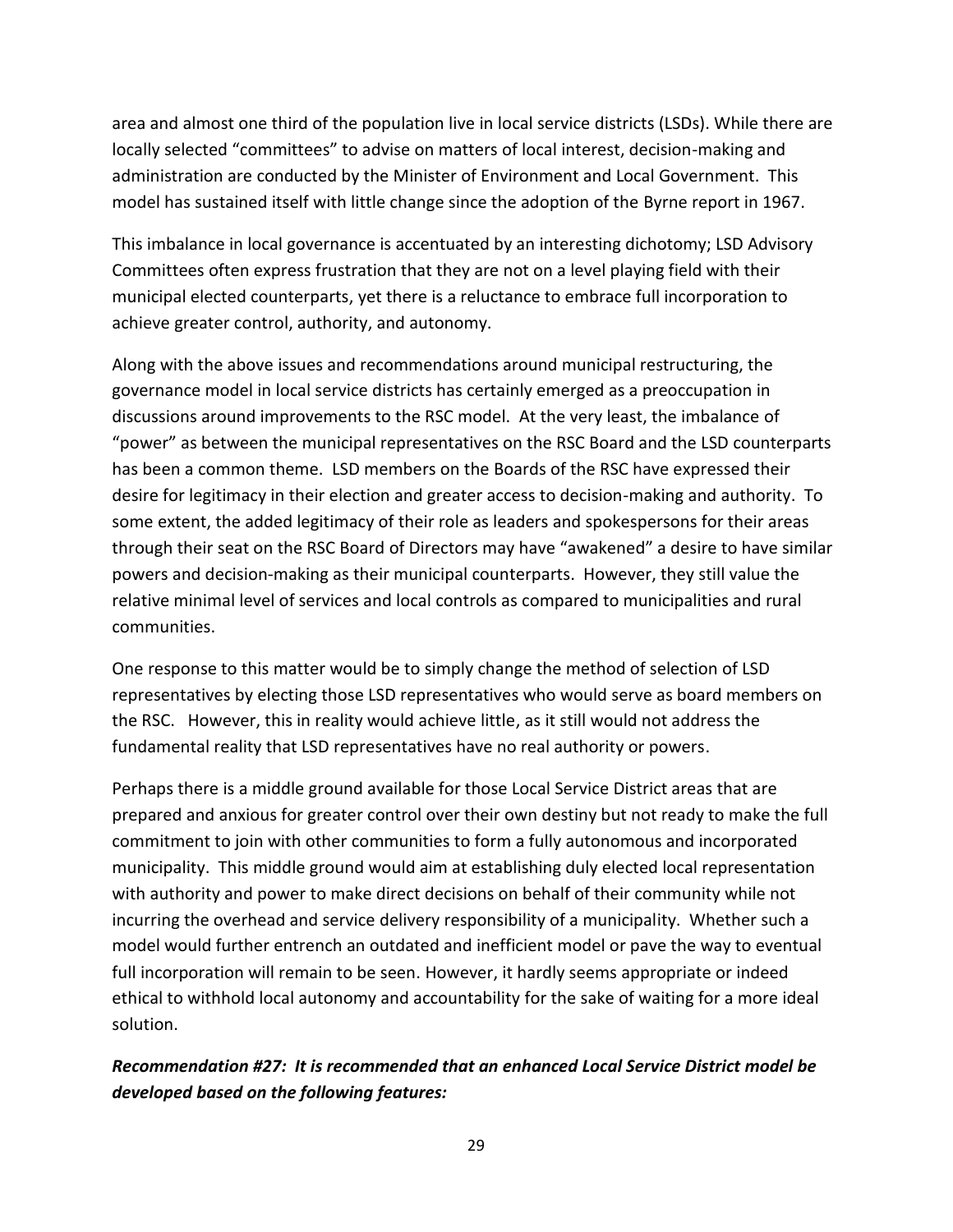- *DELG would establish minimum viability thresholds (population, tax base, proven community of interest) for an LSD or groups of LSDs to achieve the "enhanced" status;*
- *Local Service Districts which meet this threshold would have a Chair and Council elected though the quadrennial municipal election process;*
- *The new LSD Councils would take over political and governance responsibilities currently administered by the Minister of Environment and Local Government;*
- *Day-to-day financial and service administration would be provided by the RSC to the enhanced Local Service Districts on a cost recovery basis; they would not be allowed to establish their own administrative capacity;*
- *Revenue sources or taxation room should be made available to the RSC for the assumption of the responsibility for administration of the enhanced LSDs;*
- *Each enhanced LSD would have one seat on the Board of the RSC.*

Under this approach, there would remain, at least for the time being, local service districts which either do not meet the minimum threshold for application of the enhanced model, or where the residents do not aspire to an enhanced version of local representation and accountability. In these cases, they would continue to be represented on the RSC by a Board member selected in the same way as they currently are for LSDs as prescribed in the *General Regulation* under the *Regional Service Delivery Act*.

Under the *General Regulation - Regional Service Delivery Act*, when one or more LSD representatives are not in attendance at a meeting of the Board of the RSC, the whole population of the LSD area in total is distributed among the remaining members in attendance for the purposes of voting. In effect, this guarantees the LSD areas that they will always have full weight in voting so long that there is at least one representative in attendance. This is not the case for municipalities. If the Mayor (or Deputy Mayor as substitute) of a particular municipality is not in attendance at a meeting, that municipality does not get a vote for the matter presented at that meeting. While it is understood that this supports the "at large" concept which applies to the LSD areas within an RSC, it would seem to overly favour the LSDs. If the "enhanced LSD concept" as proposed above is accepted, then it would further bring into question the rationale for this preferential treatment of LSD representatives.

*Recommendation #28: It is recommended that the current provision in the General Regulation under the Regional Service Delivery Act (which outlines the enhanced voting requirement for approval of budget, borrowing and fees) be amended so that each LSD representative would represent a proportion of the population, and if they are not in attendance at the meeting for the above-noted decisions, their share of the population would NOT be re-attributed to the LSD members present.*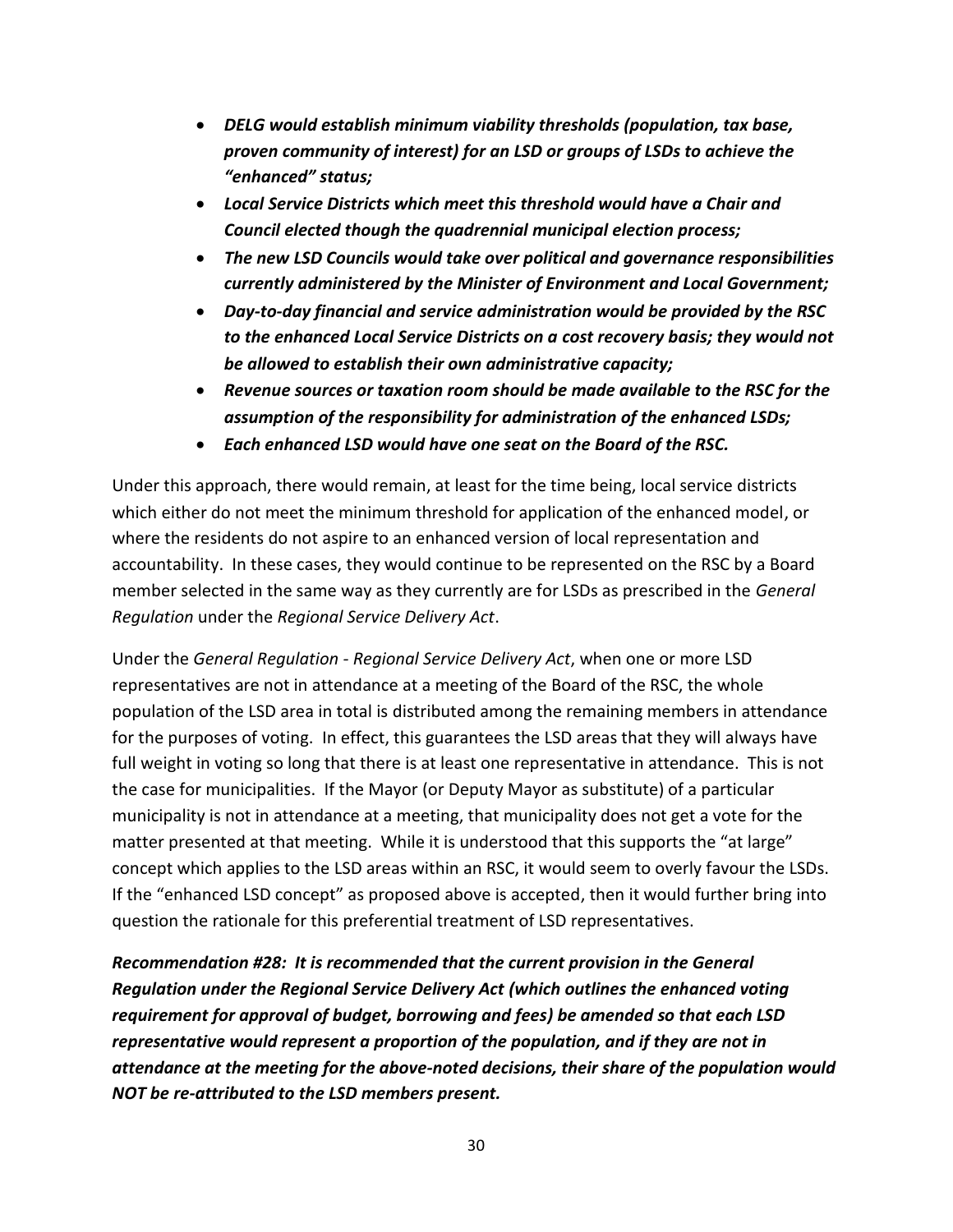Whether or not there is acceptance of the above "enhanced" LSD model, there should still be consideration of bringing the servicing and administration of LSDs closer to the community. Favourable comments were often expressed about the provincial Local Service Managers, whose responsibilities include the day-to-day management of the LSDs on behalf of the Minister of Environment and Local Government. However, there were also suggestions that closer proximity to the RSC may provide a more responsive and perhaps more cost-effective delivery. It could also make for more effective communications and information flow and greater understanding of the mechanics and process of servicing, financing and taxation within LSDs.

At the administrative workshops, however, the notion of a transfer of responsibility of LSD administration to the RSC was met with less enthusiasm. Notwithstanding, and, in the event that the above recommendation on enhancing the LSD structure is not accepted, consideration should be given to testing whether aligning the servicing and administration of LSDs provides potential efficiencies and benefits. The RSCs have and are acquiring good capacity around financial management, contract management and other areas of expertise which could lend themselves to a potential assumption of some or all of the responsibilities for LSD administration and management.

*Recommendation #29: It is recommended, if the above recommendation on an enhanced LSD structure is not implemented, that a Proof of Concept be tested within one or two RSCs where day-today responsibilities for LSD administration and management are contracted to the RSC.* 

#### *Equity in Property Taxation*

A continuing source of frustration and confusion felt by Boards of Directors of the RSCs is with the property tax system. LSD members often cite not knowing where their property tax dollar is going and are defensive when there are suggestions that taxes are lower in LSDs. They cite the additional burden of transportation, maintenance of stand-alone water and sewer systems, impact on volunteerism, and a general acceptance of a lower level of services in exchange for lower taxes. Municipal members on Boards often feel that the LSD areas are not paying an equitable share of the cost of services.

It is not within the domain of this process and report to inquire into the equity in taxation as between incorporated and unincorporated areas and between classes of property taxpayers; however, it was of sufficient interest in the Minister's workshops that it warrants at least mention in this context. It is understood that over recent years, progress has been made in clarifying and making the property tax system more equitable by more clearly identifying and budgeting for such services as police and administration in unincorporated areas. However, there may be more work to be done, particularly in better communicating and calculating tax rates based on actual cost of services. While this may seem to be a relatively inconsequential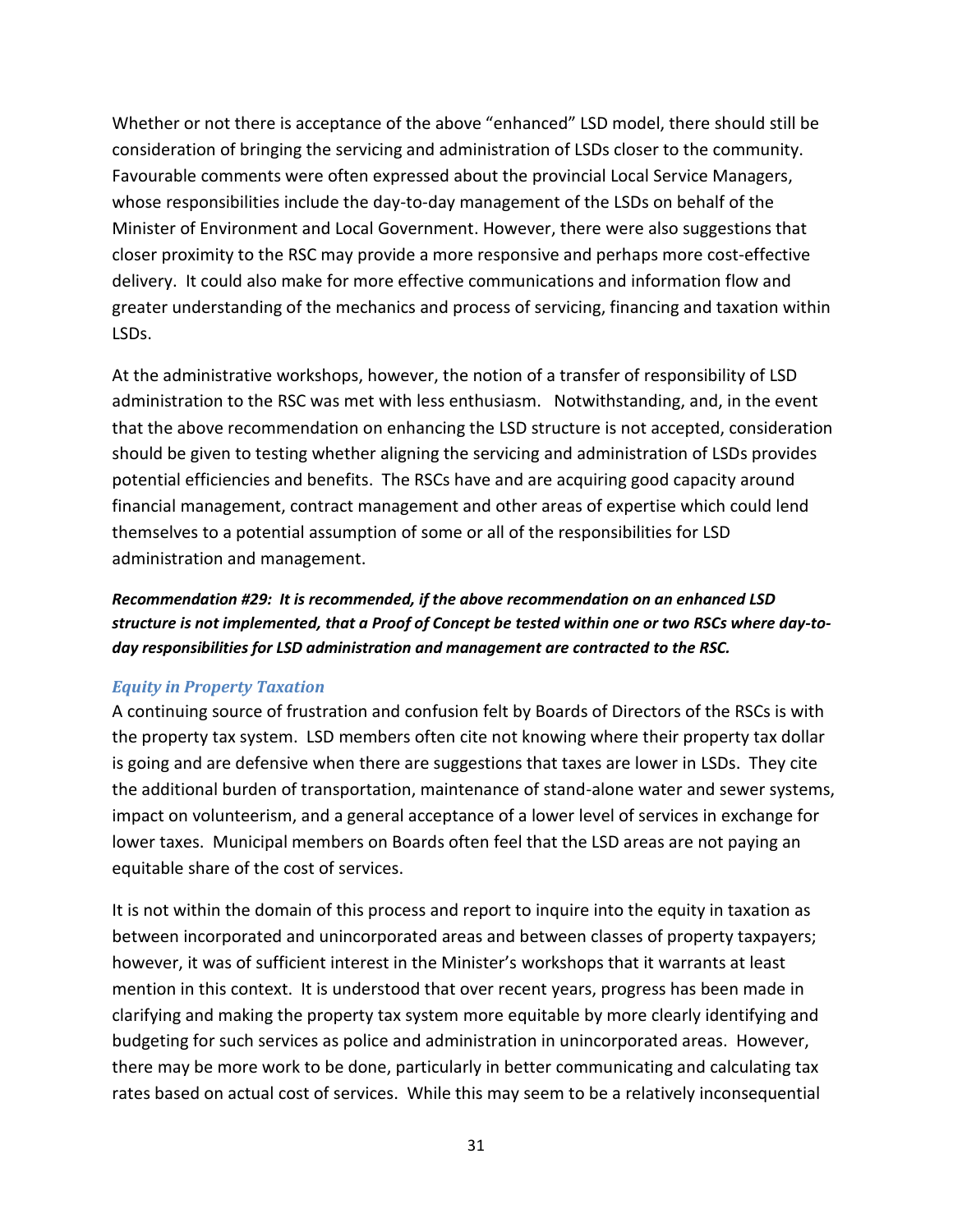matter, it came up with sufficient frequency and passion that it that it remains an impediment to improved relations and co-operation between municipalities and unincorporated areas.

*Recommendation #30: It is recommended that the Province continue to improve and adjust the property tax system so as to better clarify and illustrate what services taxpayers are paying for in their tax bills, and to better establish the link between taxes paid and cost to provide the service. If there remain inequities in terms of who pays for what, these should be phased out of the property tax system.*

## <span id="page-31-0"></span>**Conclusion**

In their relatively short existence, the Regional Service Commissions have become an important and integral component of local governance in New Brunswick. To date, the 12 Commissions have fulfilled their mandate to bring together the common services under one administrative structure, have established an indispensable forum for inter-community co-operation and consultation and have begun to forge ahead to tackle matters considered to be of regional and local importance.

The consultation exercises just completed and reported on in the document represented a comprehensive and inclusive gathering of perspectives from elected and appointed officials directly involved in the activities and governance of the RSCs.

There is no question there is room for improvement and advancement of the Regional Service Commissions. The series of 30 recommendations contained in this report are intended to move the bar to the next level for RSCs. The future success and growth of the RSCs will depend on the combined efforts and commitments of the Province, member communities (municipalities, rural communities and local service districts) as well as the RSCs themselves.

The Province, through the Department of Environment and Local Government, needs to provide support to the RSCs by ensuring that the legislative and regulatory framework continues to be effective in framing the responsibilities of the RSCs, and how these responsibilities are to be carried out. The Province should also identify where financial and program assistance can be identified to encourage and support RSC development and evolution.

Member communities should look to the RSC as a vehicle through which co-operation, economies of scale, improved services and communication can be achieved. Smaller communities, in particular, should turn towards the RSC as a means of shoring up their capacity to provide good levels of service at reasonable costs.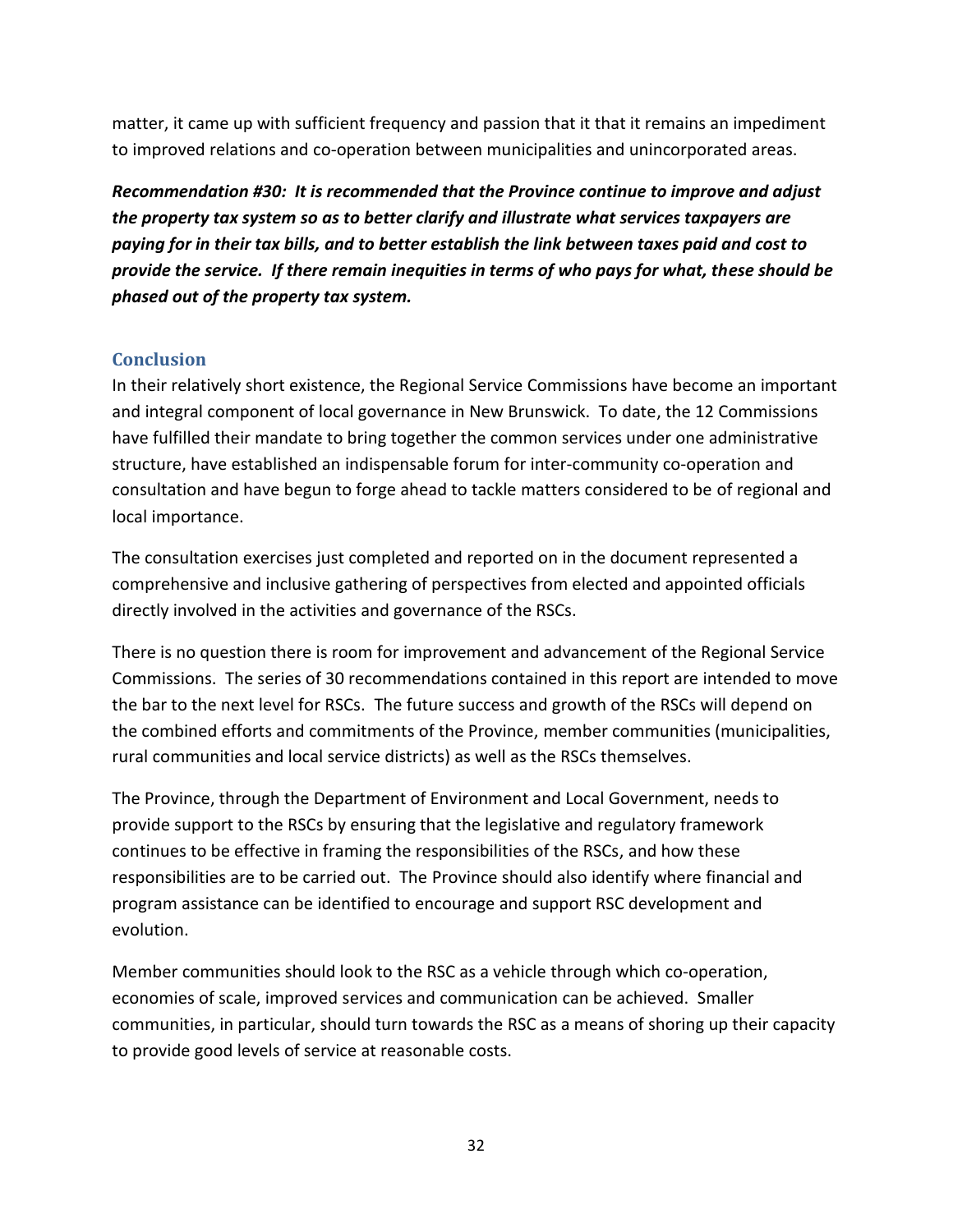For their part, the RSCs themselves need to ensure that they are reaching out to their communities to understand their needs. The combination of the commitment of the community leaders who sit on the Boards of Directors of the Commissions, the competent support and guidance of the senior managers of the Commissions and, hopefully the acceptance and implementation of the recommendations in this report will lay the groundwork for strengthened and highly effective Regional Service Commissions.